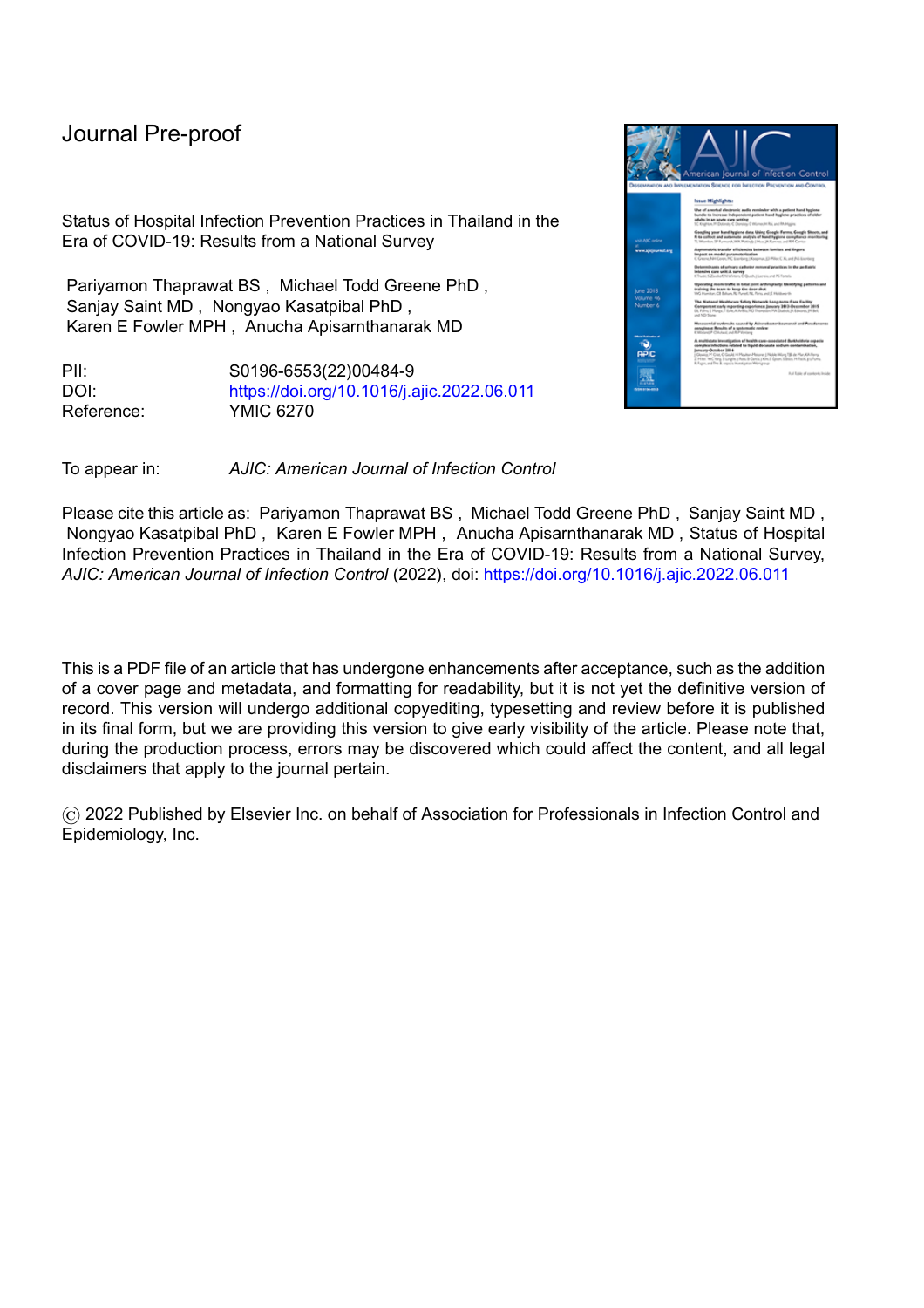# **HIGHLIGHTS**

- Resurvey of infection prevention practices in Thai hospitals during COVID-19
- Only 31% of Thai hospitals report excellent leadership support for infection control
- Half (48%) of surveyed practices significantly increased for CLABSI, CAUTI and VAP
- Use of many other practices remains suboptimal

l

Infection prevention practices in Thai hospitals need more national strategic support<br>
and the contract of the contract of the contract of the contract of the contract of the contract of the contract of the contract of the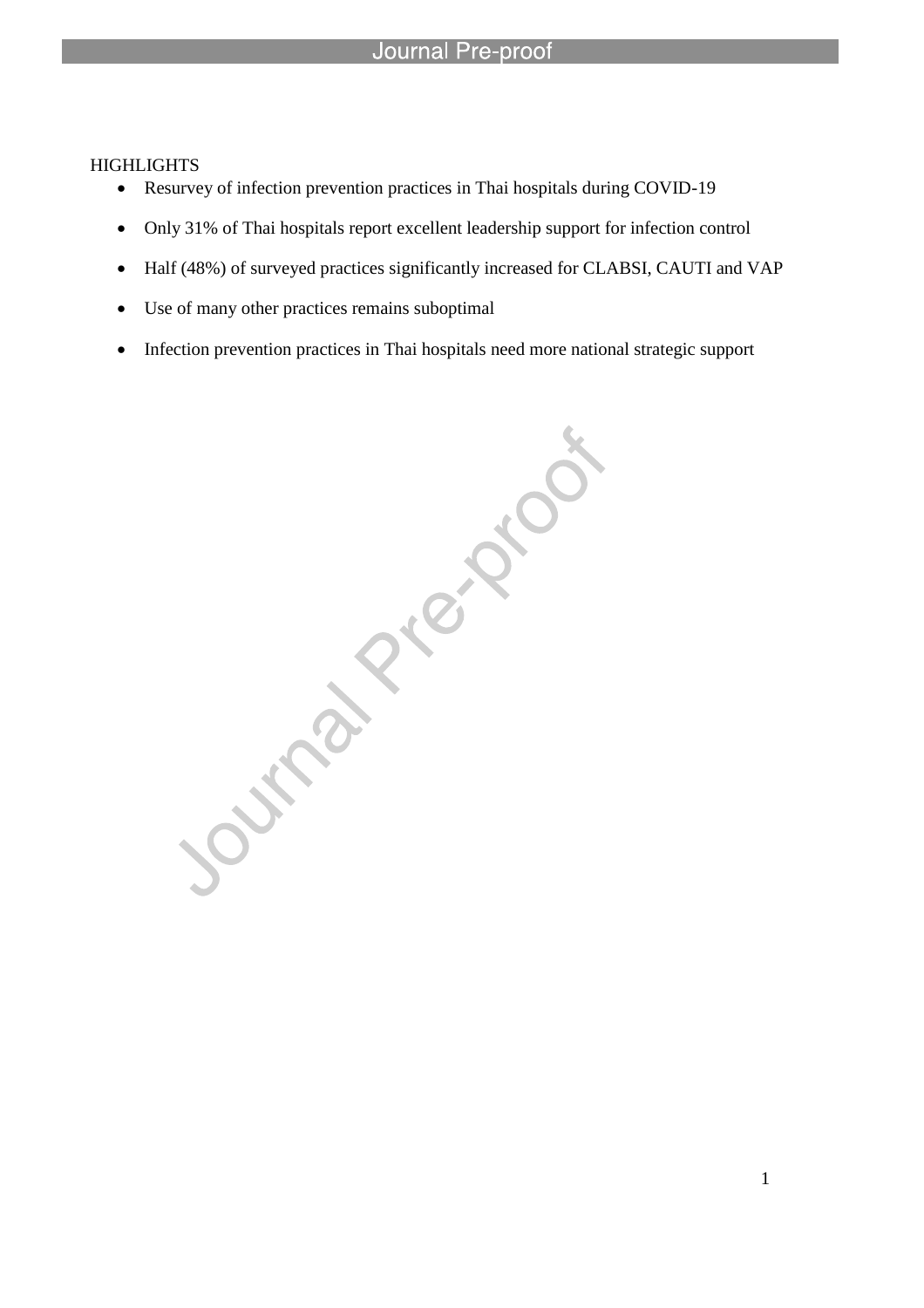l

# **Status of Hospital Infection Prevention Practices in Thailand in the Era of COVID**-**19**:

# **Results from a National Survey**

Pariyamon Thaprawat, BS a,b 1150 West Medical Center Drive 5641 Medical Science II Ann Arbor, Michigan 48109-5620

Michael Todd Greene, PhD<sup>a,c</sup> North Campus Research Complex 2800 Plymouth Road, Building 16, Room 430W Ann Arbor, Michigan 48109-2800

Sanjay Saint, MD North Campus Research Complex 2800 Plymouth Road, Building 16, Room 430W Ann Arbor, Michigan 48109-2800

Nongyao Kasatpibal, PhD<sup>d,e</sup> 110/406 Intavaroros Road, Suthep, Muang, Chiang Mai, Thailand 50200

> Karen E Fowler, MPH<sup>c</sup> 2215 Fuller Road (152) Ann Arbor, MI, 48105

Anucha Apisarnthanarak, MD <sup>f</sup> \* Corresponding Author Thammasat University Hospital Pratum Thani, Thailand 12000 Tel: +66 0699-2635452 E-mail: anapisarn@yahoo.com

### AUTHOR AFFILIATIONS

<sup>a</sup> University of Michigan Medical School, Ann Arbor, Michigan, USA

 $b$  Department of Microbiology and Immunology, University of Michigan, Ann Arbor, Michigan,

USA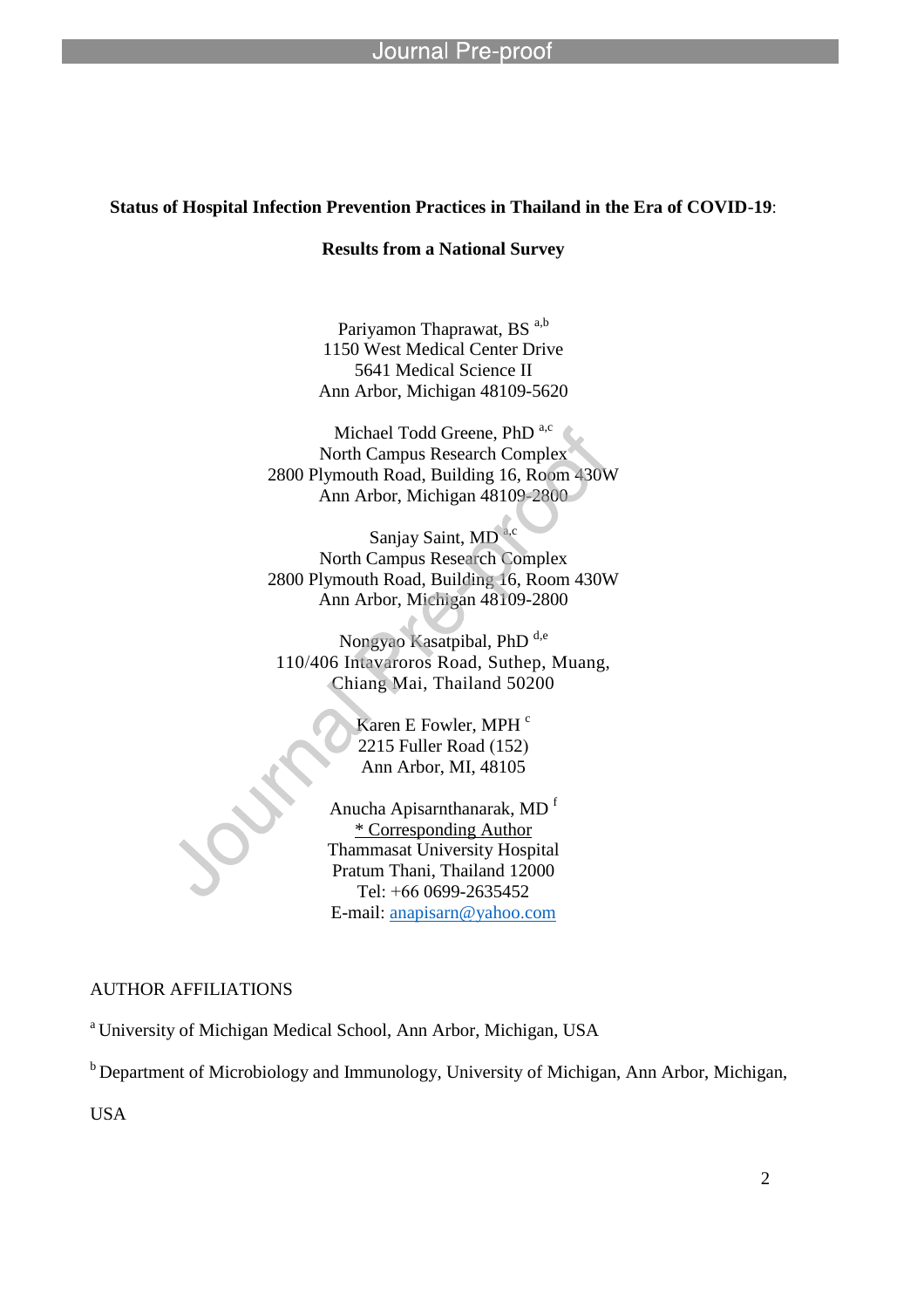$\rm{c\,VA}$  Ann Arbor Center for Clinical Management Research, VA Ann Arbor Healthcare System, Ann Arbor, Michigan, USA

<sup>d</sup> Division of Nursing Science, Faculty of Nursing, Chiang Mai University, Chiang Mai, Thailand <sup>e</sup> Epidemiology Research Center of Infectious Disease (ERCID), Chiang Mai University, Chiang Mai, Thailand

 $f$ Division of Infectious Diseases, Thammasart University Hospital, Pratumthani, Thailand

# **The authors report no conflicts of interest in relation to this work.**

l

ABSTRACT

*Background*. A 2014 study assessed infection prevention (IP) practices in Thai hospitals for catheter-associated urinary tract infection (CAUTI), central line-associated bloodstream infection (CLABSI), and ventilator-associated pneumonia (VAP). This study compares current IP practices to results obtained in 2014.

*Methods*. Between 1 February and 31 August 2021, we resurveyed Thai hospitals regarding practices to prevent CAUTI, CLABSI, and VAP. We also assessed COVID-19 impact and healthcare worker burnout and coping strategies. We distributed 100 surveys to a convenience sample of infection preventionists.

*Results.* Response rate: 100%. One-third (31%) of hospitals reported excellent leadership support for infection control (i.e., responses of "good" or "excellent" to one survey question). Some prevention practices increased between 2014 vs. 2021 (CAUTI: catheter reminder/stoporder/nurse-initiated discontinuation [50.0% vs. 70.0, p<0.001]; condom catheters [36.3% vs. 51.0%, p=0.01]; ultrasound bladder scanner [4.7% vs. 12.0%, p=0.03]; CLABSI: chlorhexidine gluconate insertion site antisepsis [73.6% vs. 85.0%, p=0.03]; maximum sterile barrier precautions [63.2% vs. 80.0%, p=0.003]; VAP: selective digestive tract decontamination [26.9%]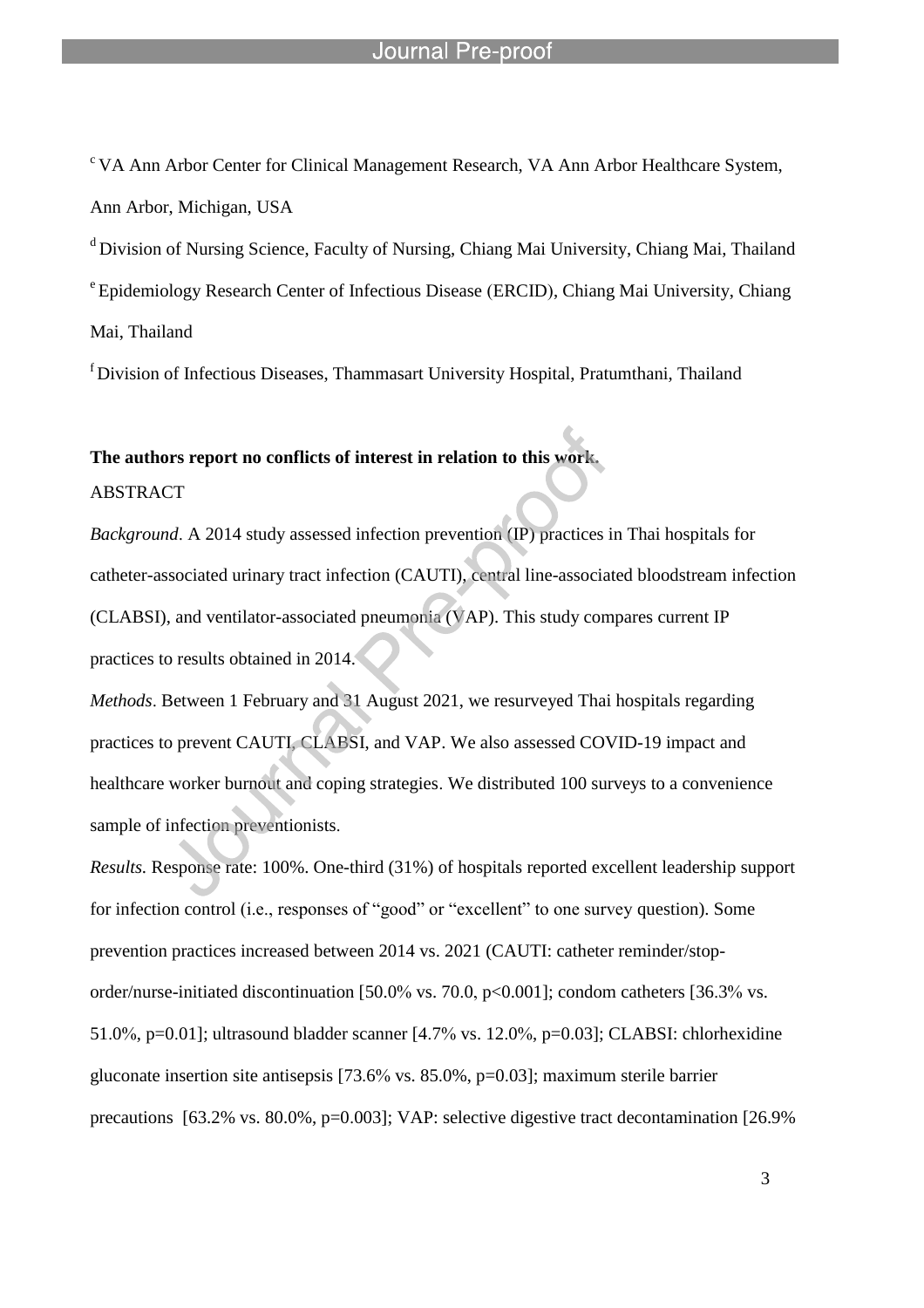vs. 40.0%, p=0.02]). Antimicrobial catheter use decreased since 2014 (10.4% vs. 3.0%,

l

p<0.001). Many other practices remain suboptimal. COVID-19 challenges: staff shortages

(71%), financial hardships (67%). Only 46% of infection preventionists felt safe working during COVID-19.

*Conclusions.* More national strategic support is needed for IP programs to prevent CAUTI, CLABSI, VAP and healthcare worker well-being in Thailand during the COVID-19 pandemic.

Word count: 220

**KEYWORDS: catheter-associated urinary tract infection; central line-associated bloodstream infection; ventilator-associated pneumonia; hospital-acquired infection; Thailand; prevalence survey**

Outra.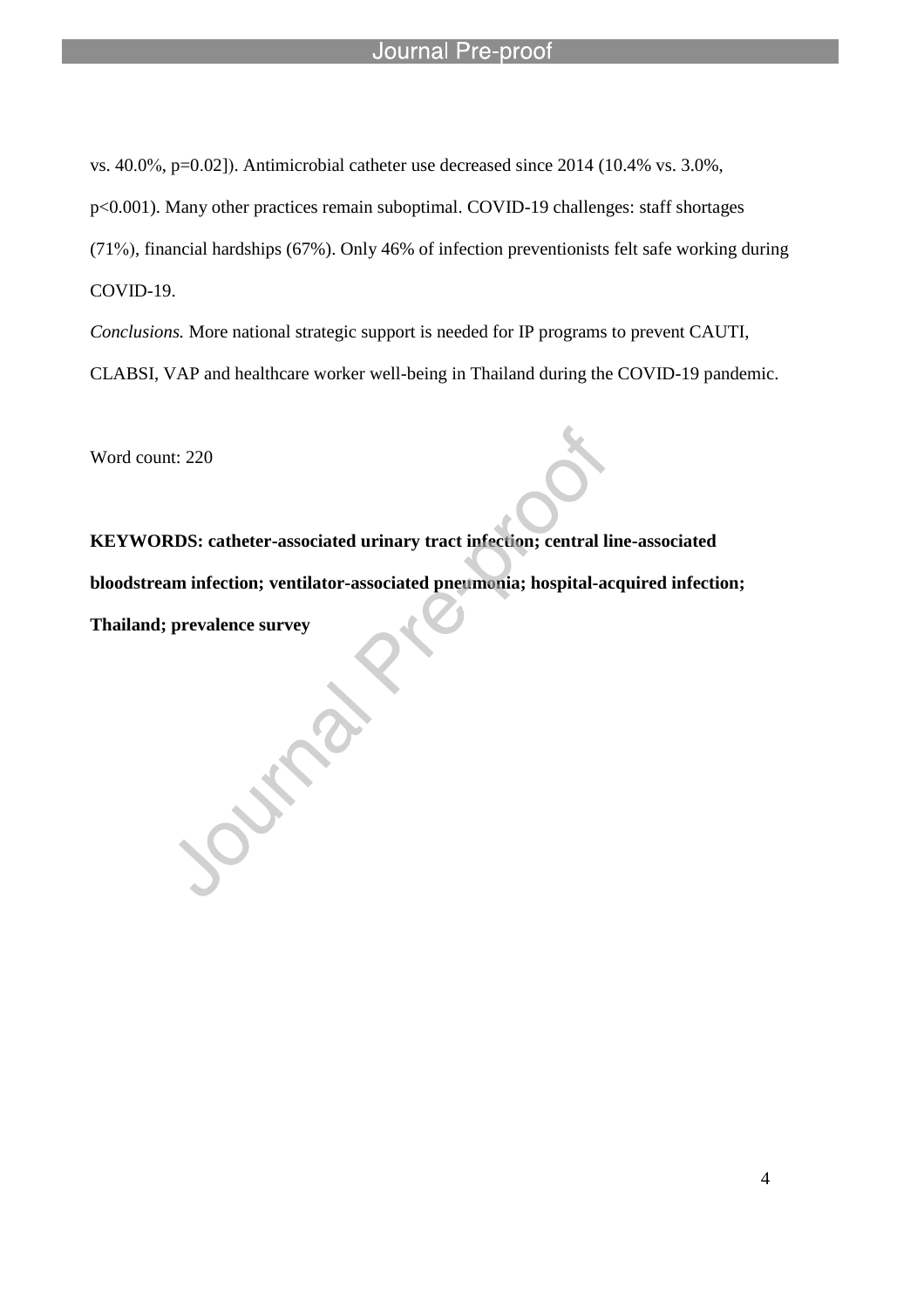l

## INTRODUCTION

Preventing healthcare-associated infection (HAI) poses a challenge to many hospitals globally.<sup>1, 2</sup> The World Health Organization (WHO) and others have developed initiatives to promote patient safety and infection control, including guidelines from the WHO Global Patient Safety Action Plan that can be adopted and utilized by various countries.<sup>3</sup> Although such guidelines are widely accepted, their implementation among hospitals is variable, dependent upon factors such as the recognition and prioritization of HAI prevention programs in a given country.<sup>4</sup> Thailand committed to improving patient safety by joining the WHO Global Patient Safety Challenge in 2007 and implemented evidence-based practices to prevent HAI. Since 2010, we have conducted national surveys to evaluate practices used by hospitals in Thailand to prevent HAI, including catheter-associated urinary tract infection (CAUTI), central line-associated bloodstream infection (CLABSI), and ventilator-associated pneumonia (VAP).<sup>5-9</sup> These studies highlighted the role of establishing a strong institutional safety culture, collaboratives, and prevention bundles to increase adherence to prevention practices. However, these surveys were conducted prior to the COVID-19 pandemic, which struck worldwide in early 2020. The pandemic put a spotlight on infection prevention and forced many hospitals to take extra precautions. Healthcare workers on the frontlines have confronted many additional challenges in the workplace during this pandemic and those are likely to continue. Challenges of providing care during the pandemic have likely contributed to fatigue, depression, burnout, anxiety, and stress (all negative components of well*-*being)*.* COVID*-*19 will likely continue to present unique challenges to healthcare systems and further degrade healthcare worker well*-*being*.* We thus conducted a follow-up national survey to understand current HAI prevention practices in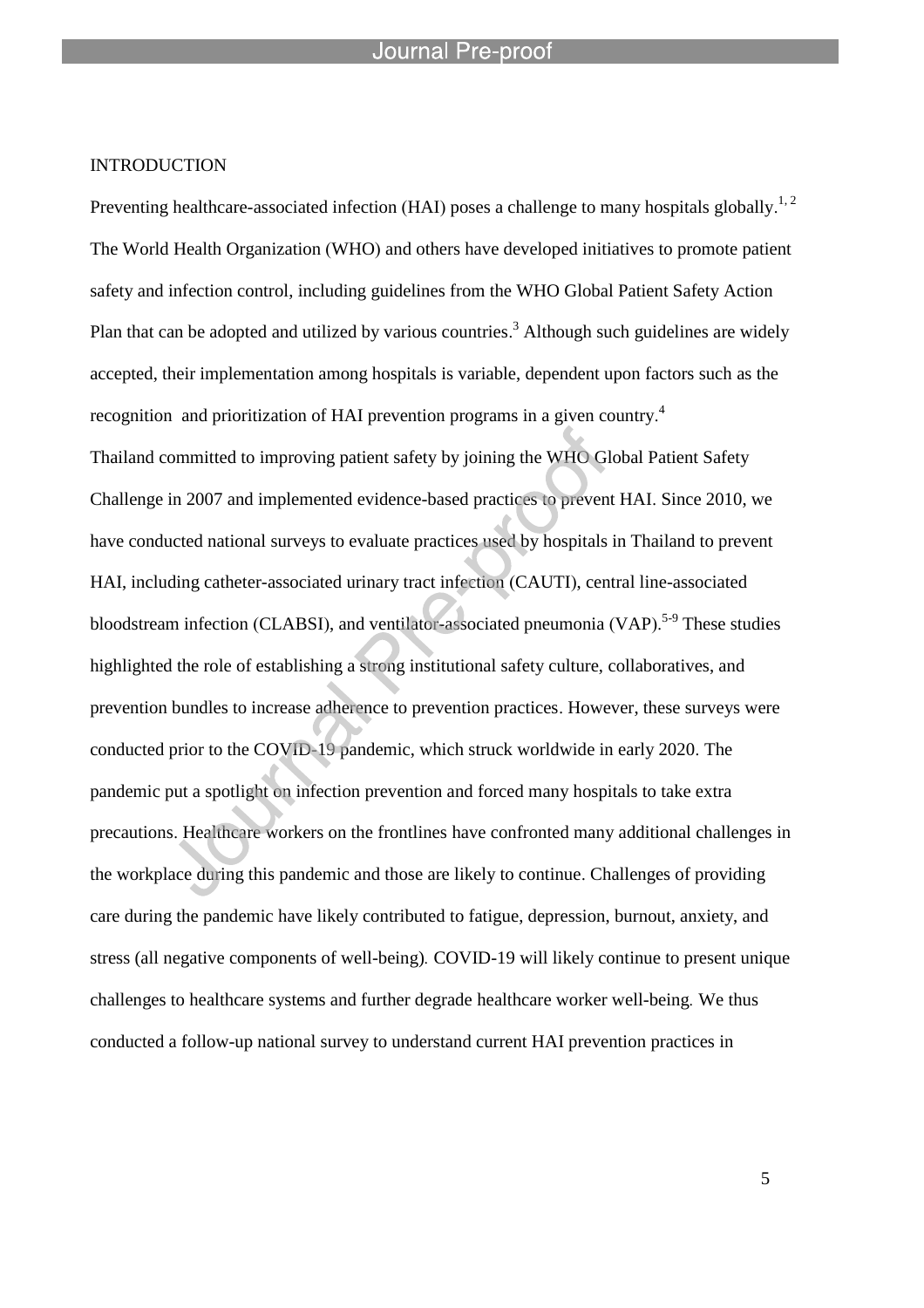Thailand, hospital challenges brought on by the COVID-19 pandemic, and the current state of well-being among infection preventionists in Thai hospitals.

l

# **METHODS**

#### *Survey Instrument*

From 1 February 2021 to 31 August 2021, we surveyed 100 hospitals in Thailand with at least 200 beds and 10 intensive care unit beds. We required that hospitals perform prospective surveillance of CAUTI, CLABSI, and/or VAP as defined by the United States Centers for Disease Control and Prevention for HAI and criteria for specific types of infections in the acute care setting<sup>10</sup> to be included in the sample. We selected a convenience sample of 20 hospitals within each of the five broad geographic regions (North, South, East, West, and Northeastern) to achieve national representation.

The survey instrument, first developed by Krein, Saint, and colleagues, <sup>11-14</sup> has undergone multiple recent revisions. The survey was translated from English into Thai by an experienced hospital epidemiologist. We asked the lead infection preventionist at each hospital to respond to an online survey distributed in Google Forms. Two of our team members (AA, NK) followed-up via phone for 24 hospitals in cases of response ambiguity and to ensure data completeness. The survey assessed general hospital, personnel, and infection control program characteristics and examined the regular use of general infection practices and specific practices to prevent common hospital infections, including CAUTI, CLABSI, and VAP. We asked infection preventionists about how often their hospital used specific prevention practices  $(1 =$  never to  $5 =$  always) for CAUTI, CLABSI, and VAP. The survey assessed how hospitals have responded to COVID-19 and the institutional challenges that the pandemic has imposed. Finally, the survey also assessed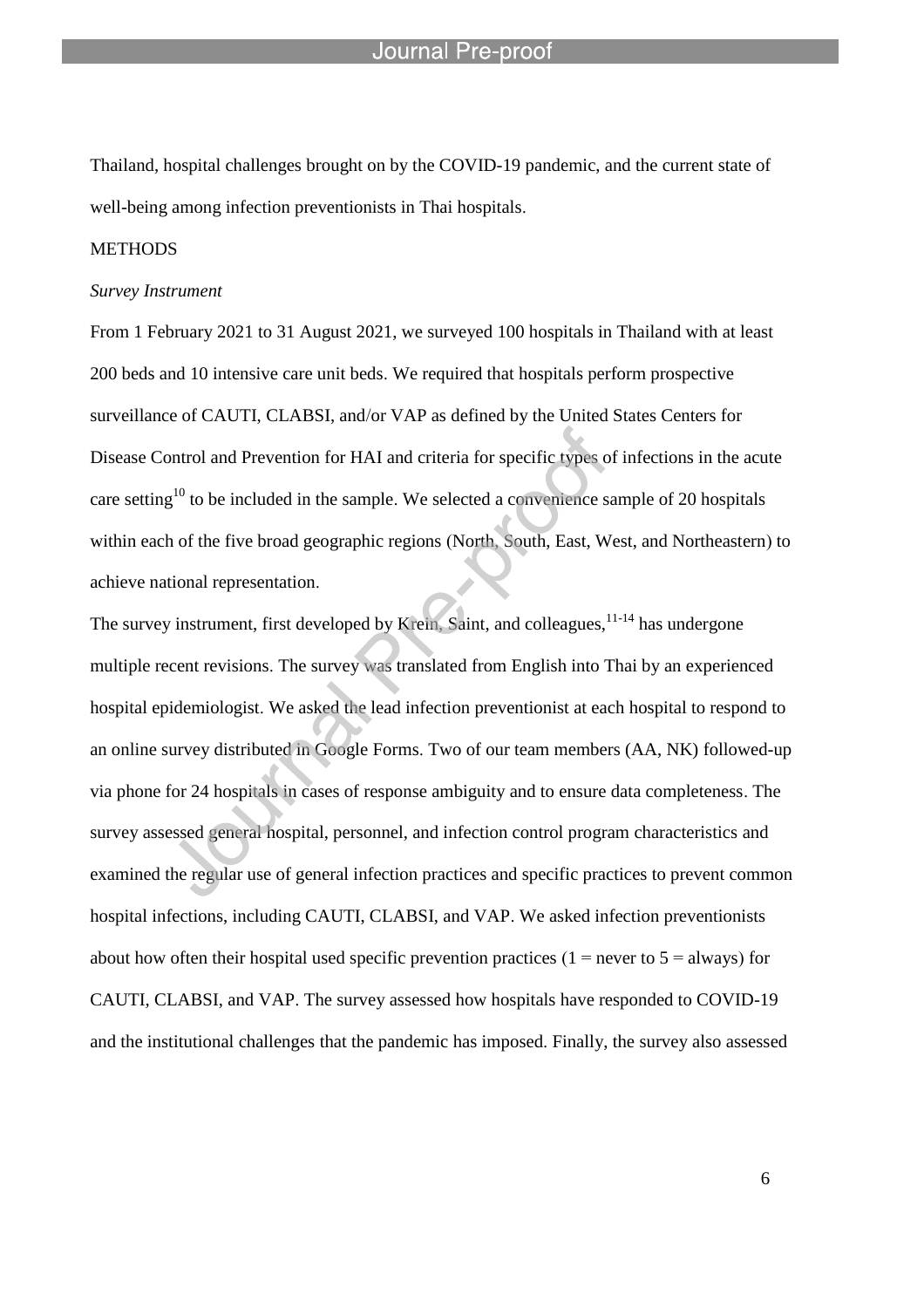measures of infection preventionist well-being (e.g., burnout, apathy) and approaches for promoting well-being (e.g., self-care practices, spirituality).

l

# *Statistical Analysis*

We generated and examined descriptive statistics (proportions for categorical data and mean  $\pm$ standard deviation [SD] for continuous variables) for all hospital characteristics and specific infection prevention practices. We dichotomized responses about the use of specific infection prevention practices across CAUTI, CLABSI, and VAP domains, with responses of 4 or 5 (i.e., "almost always use" or "always use") defined as regular use (coded as 1) and 0 otherwise. We then compared the proportions of hospitals regularly using specific practices assessed in both the current survey and our last national survey of infection preventionists in Thai hospitals in 2014<sup>7</sup>. Tests for comparing proportions were two-tailed and p-values of <0.05 were considered statistically significant. All statistical analyses were conducted in Stata MP 14.1 (StataCorp. College Station, TX).

# RESULTS

# *General and Infection-Specific Hospital Characteristics*

A total of 100 hospitals were surveyed; the response rate was 100%. Table 1 lists select hospital characteristics. Responding hospitals had an average of 593 beds (range 210-2100) and over half were affiliated with a medical school (58%). One-third (31%) of hospitals reported good or excellent support from hospital leadership for infection prevention. Most hospitals (86%) indicated that they had an antimicrobial stewardship program and that hand hygiene is very to extremely important (85%). The mean reported hand hygiene compliance was 66%.

# **Table 1. Select Hospital Characteristics**

# **Characteristics** % **or**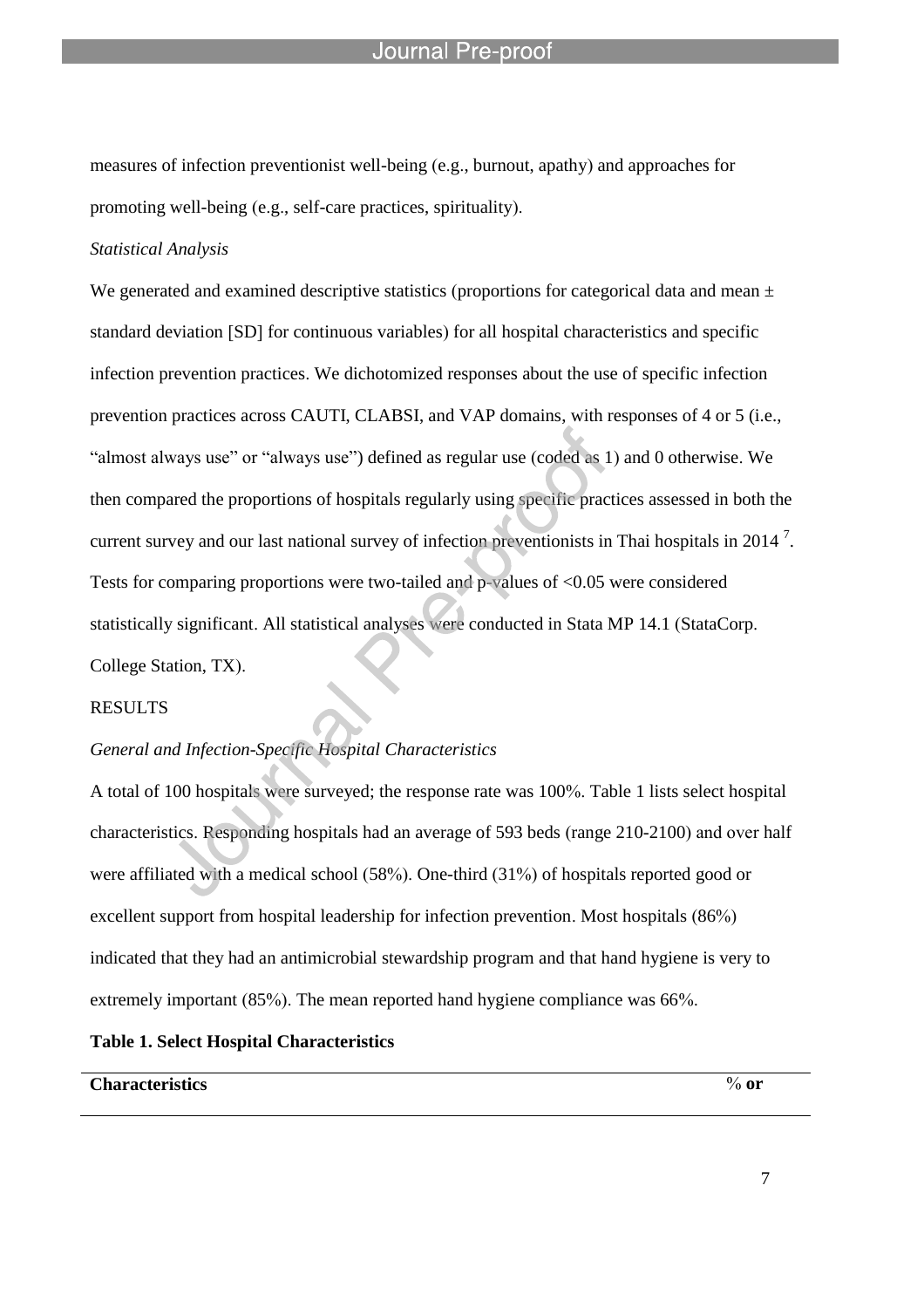l

|                                                                 | $mean \pm SD$     |
|-----------------------------------------------------------------|-------------------|
| Hospital geographic region                                      |                   |
| North                                                           | 20%               |
| South                                                           | 20%               |
| East                                                            | 20%               |
| West                                                            | 20%               |
| Northeast                                                       | 20%               |
| Mean number of acute care hospital beds (including ICU beds)    | $592.7 \pm 384.6$ |
| Mean reported hand hygiene compliance rate                      | $66.1\% \pm 18.1$ |
| Affiliated with a medical school                                | 58%               |
| Hospital epidemiologist on staff                                | 58%               |
| Lead infection preventionist is certified in infection control  | 72%               |
| Good/excellent support from leadership for infection prevention | 31%               |
| Antimicrobial stewardship program                               | 86%               |
| Hand hygiene is very/extremely important priority               | 85%               |
| Established surveillance system for monitoring CAUTI            | 96%               |
| Established surveillance system for monitoring CLABSI           | 91%               |
| Established surveillance system for monitoring VAP              | 92%               |

Abbreviations - ICU: intensive care unit; CAUTI: catheter-associated urinary tract infection; CLABSI: central lineassociated bloodstream infection; VAP: ventilator-associated pneumonia

# *CAUTI, CLABSI and VAP Prevention Practices*

For CAUTI, 94% of hospitals had a system for monitoring which patients have urinary catheters placed, 89% routinely monitor duration and/or discontinuation of urinary catheters, and 81%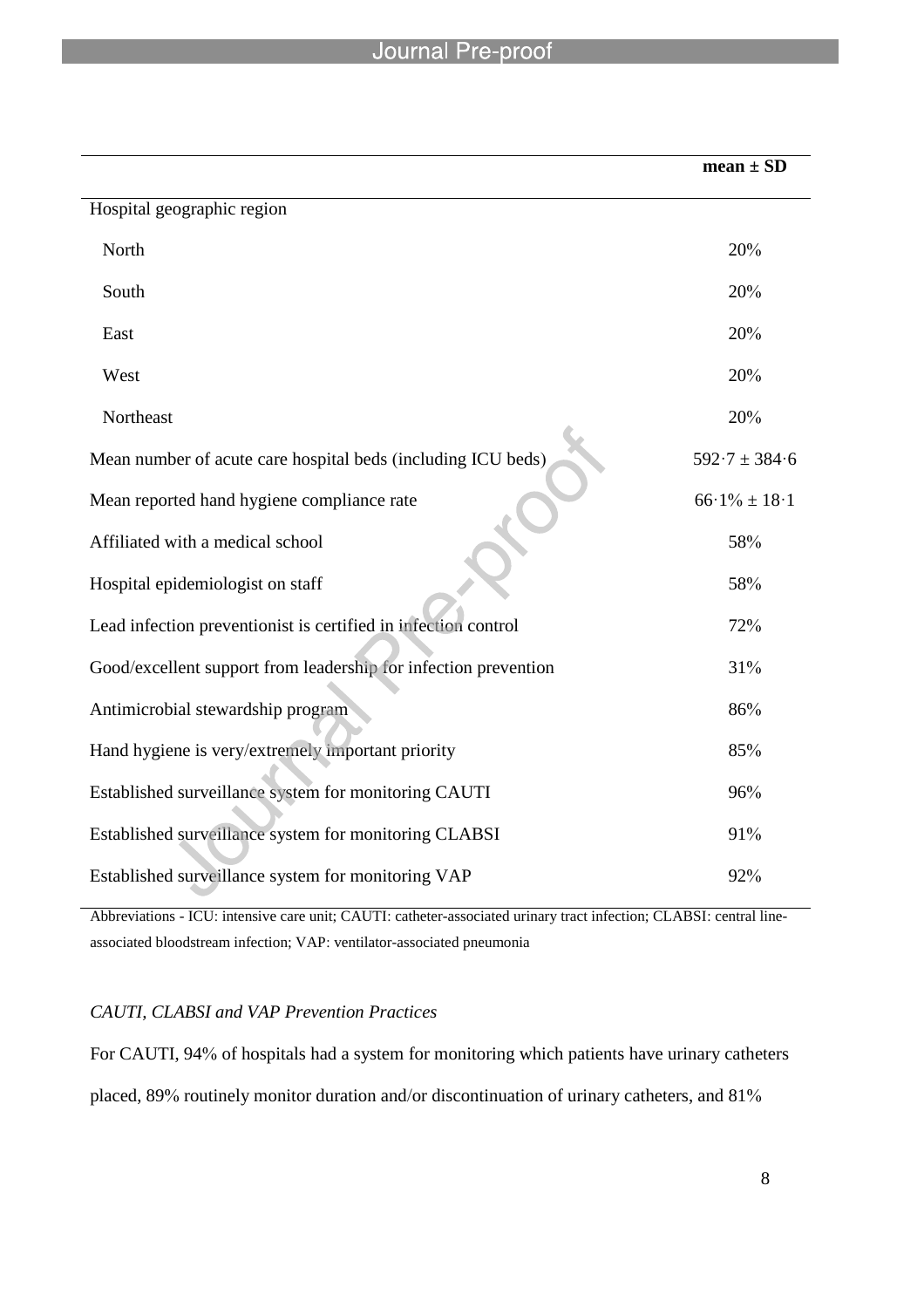l

conduct daily rounds to assess the ongoing necessity of indwelling urinary catheters. For CLABSI, most hospitals (72%) have processes to determine appropriateness of central venous catheters prior to placement and strong perception of importance to hospital leadership to prevent catheter-related infections (77%). Two-thirds (68%) of hospitals used daily rounds to assess ongoing necessity of PICCs.

The regular use of CAUTI, CLABSI and VAP prevention practices in Thai hospitals in 2014 and 2021 is presented in Figures 1a-c.

# **Figure 1a**. **Regular Use of Catheter**-**Associated Urinary Tract Infection** (**CAUTI**)



**Prevention Practices**

Note: Use of restricted list of appropriate indications for catheter placement and external catheters in women were not assessed in 2014.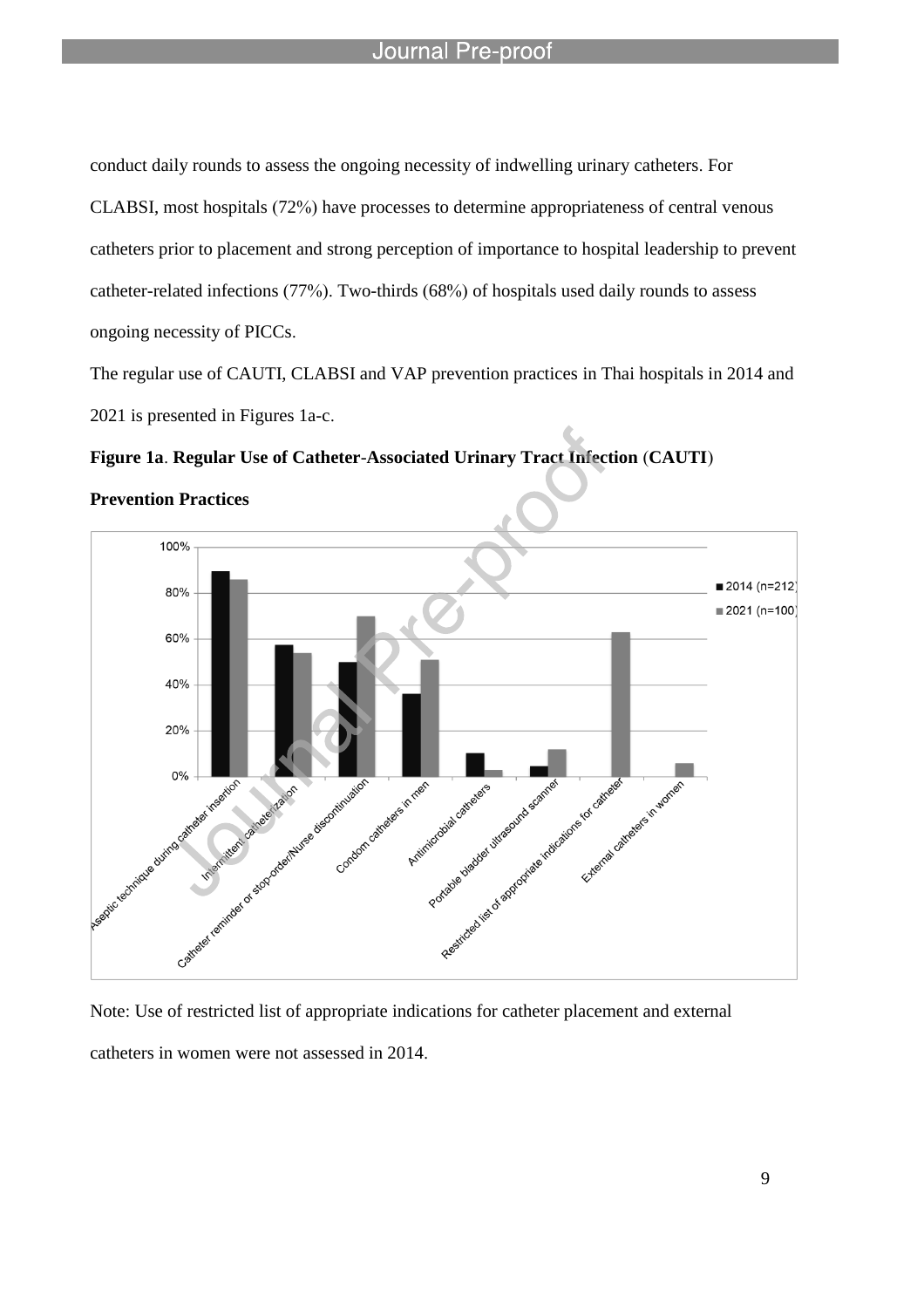

l



**Prevention Practices**

Note: Use of aseptic technique for catheter insertion, advanced securement devices, restricted list of appropriate indications for catheter placement, and cyanoacrylate glue were not assessed in

2014.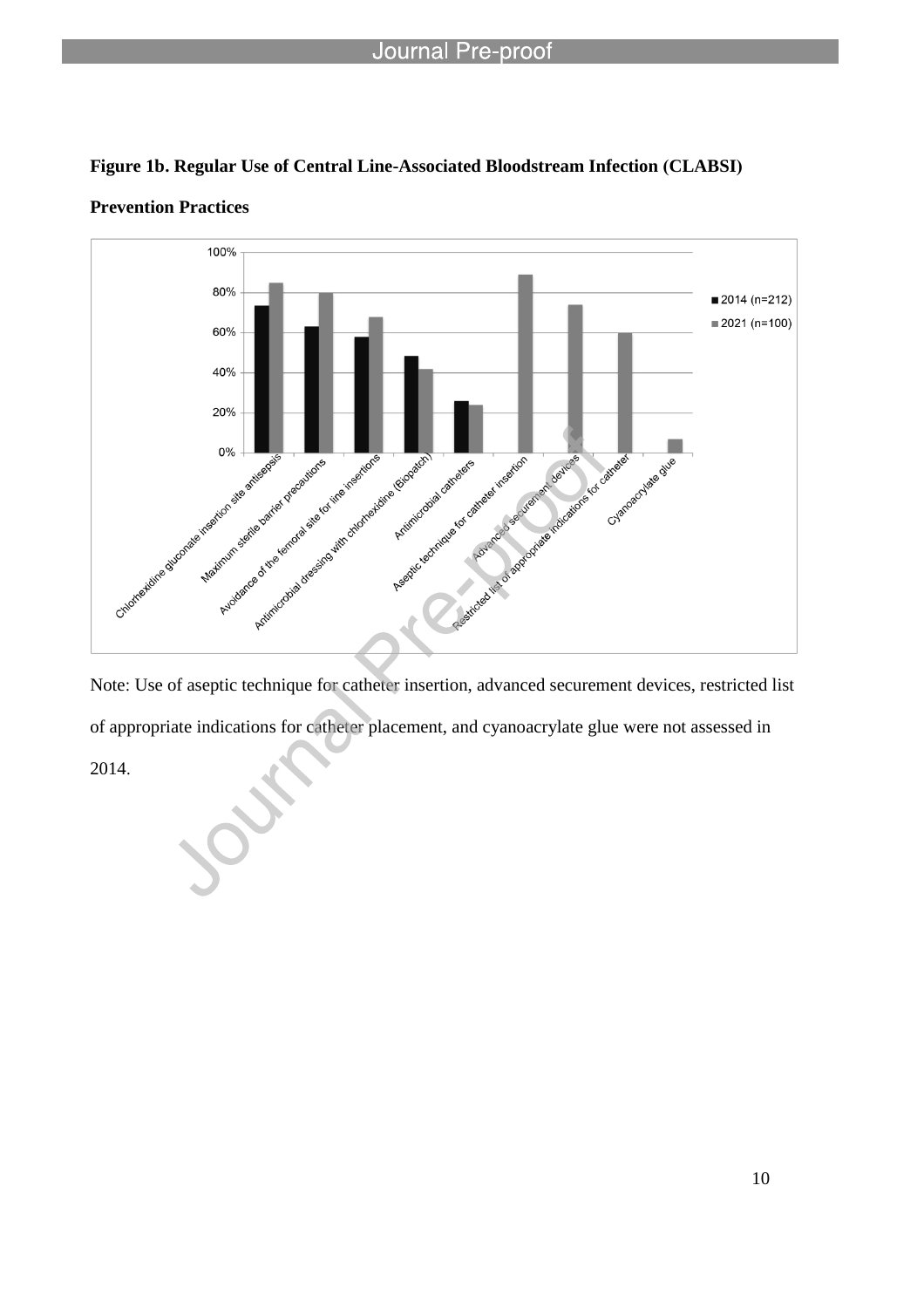

**Figure 1c. Regular Use of Ventilator-Associated Pneumonia (VAP) VAP Prevention** 

l

**Practices**

In 2021, for CAUTI, many hospitals regularly used aseptic insertion technique (86%), restricted list of appropriate indications for urinary catheter placement (63%), and urinary catheter reminders or stop orders (62%). For CLABSI, most hospitals regularly used aseptic insertion technique (89%), chlorhexidine gluconate site antisepsis (85%), and maximum sterile barrier precautions (80%). For VAP, most hospitals encouraged early mobilization of ventilated patients (87%) and used semi-recumbent positioning (88%) and antimicrobial mouth rinse (82%) practices.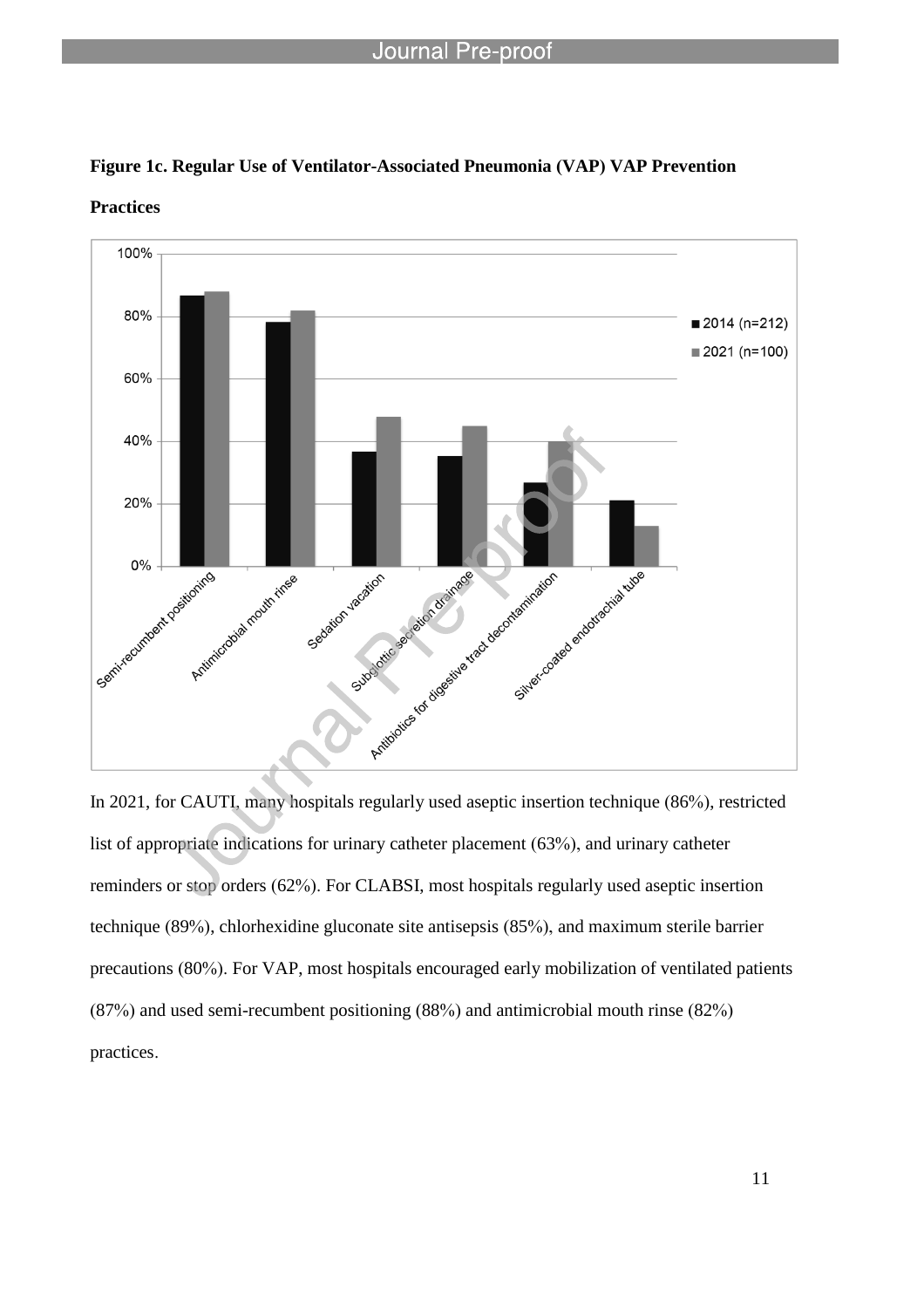l

We assessed the regular use of some of the infection prevention practices specific to CAUTI, CLABSI, and VAP in both the  $2014<sup>7</sup>$  and 2021 surveys. Since our 2014 survey<sup>7</sup>, we identified several notable changes in the use of specific infection prevention practices in Thailand. For CAUTI, we observed statistically significant increases in the use of bladder ultrasound scanners (5% to 12%,  $P = 0.03$ ), urinary catheter reminders or stop-orders or nurse-initiated catheter discontinuation (50% to 70%,  $P < .001$ ), and condom catheters for males (36% to 51%,  $P =$ 0.01). We further identified a significant decrease in the use of antimicrobial urinary catheters (10% to 3%,  $P < 0.001$ ). For CLABSI, we saw significant increases in the use of maximum sterile barrier precautions during catheter insertion (63% to  $80\%$ ,  $P = 0.003$ ), and chlorhexidine gluconate for site insertion antisepsis (74% to 85%,  $P = 0.03$ ). Finally, for VAP, we observed a significant increase in the use of topical and/or systemic antibiotics for selective digestive tract decontamination (27% to 40%,  $P = 0.02$ ). The regular use of other CAUTI, CLABSI, and VAP practices assessed in both 2014 and 2021 remained relatively stable. We present the full comparisons of practices assessed in both the 2014 and 2021 surveys in a Supplemental Table. *Impact of COVID-19 Pandemic on Hospitals and Staff*

COVID-19 related challenges on Thai hospitals and infection preventionists are shown in Tables 2a and 2b. Due to the global pandemic, nearly all hospitals (99%) reported using designated areas to care for COVID-19 patients separate from non-COVID patients, with 91% of hospitals opening new units to care for COVID-19 patients. In 91% of cases, hospitals reported shortages in personal protective equipment (PPE), including N95 masks, surgical masks, powered airpurifying respirators, gowns, gloves, and face shields. Almost three-quarters (71%) of hospitals indicated they had staff shortages due to absences or illness during the pandemic. Regarding vaccination rollout for hospital staff, 57% of respondents felt that their hospital's plans were very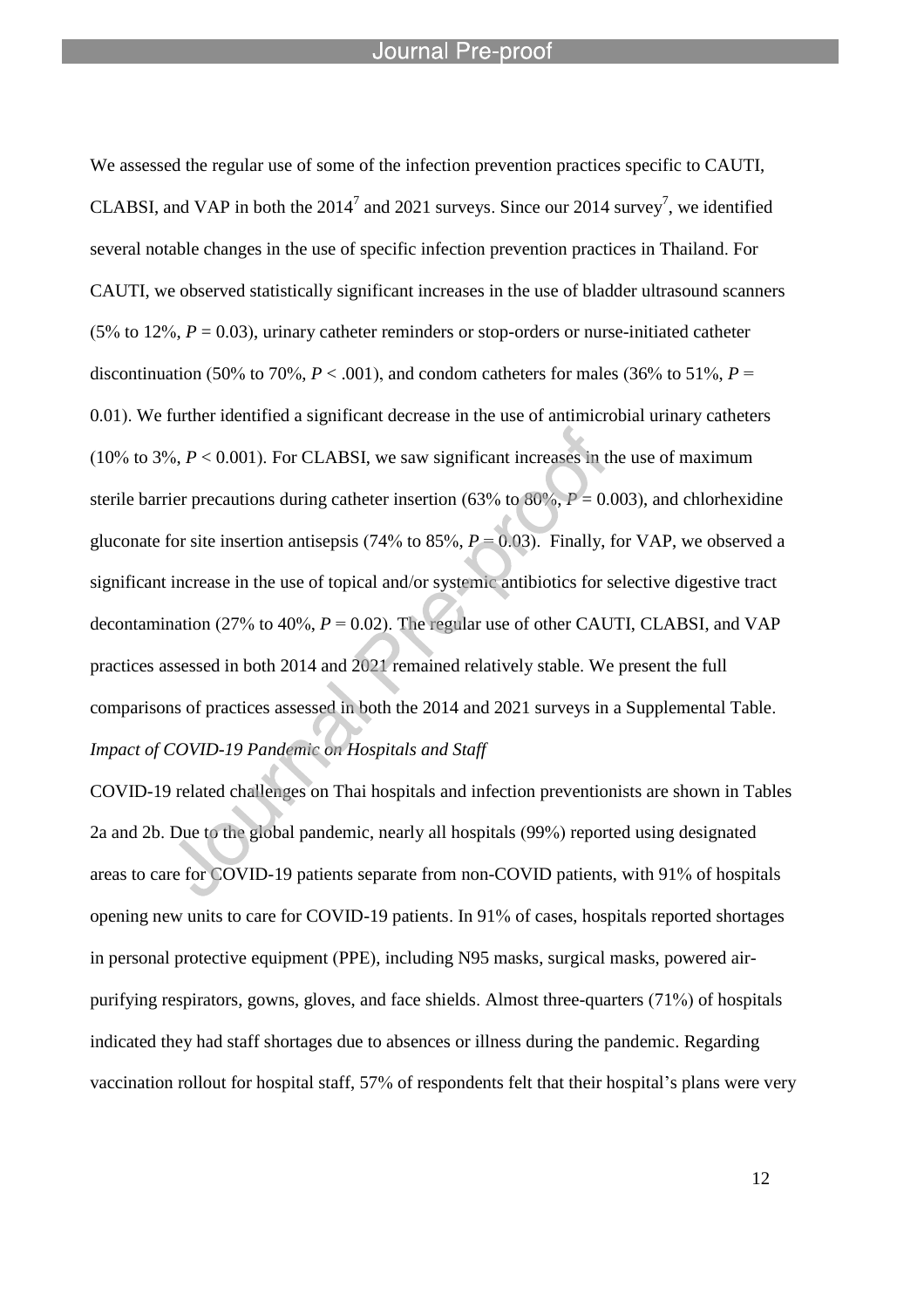or extremely effective. About 80% reported willingness to receive the vaccination even if their employer did not require it. Two-thirds (67%) of responding hospitals reported moderate to extreme institutional financial hardship due to the COVID-19 pandemic.

l

| <b>Hospital response to COVID-19</b>                                              | $\frac{0}{0}$ |
|-----------------------------------------------------------------------------------|---------------|
| Hospital has designated areas to care for COVID-19 patients that are separated    | 99%           |
| from non-COVID patients                                                           |               |
| Hospital has opened new units to care for COVID-19 patients                       | 91%           |
| Hospital has experienced staff shortages due to absences and/or illness during    | 71%           |
| the COVID-19 pandemic                                                             |               |
| Hospital pandemic response plan in addressing COVID-19 has been                   | 67%           |
| very/extremely effective                                                          |               |
| Hospital has experienced moderate/extreme financial hardship resulting from       | 67%           |
| the COVID-19 pandemic                                                             |               |
| Hospital COVID-19 vaccination plan has been very/extremely successful in          | 57%           |
| vaccinating staff                                                                 |               |
| Hospital has experienced an increase in loss of staff (e.g., resignations) in the | 39%           |
| midst of COVID-19                                                                 |               |

# **Table 2b. COVID**-**19 Response and Challenges Experienced by Thai Infection**

**Preventionists**

| <b>Personal response to COVID-19</b>                                      | $\frac{1}{2}$ |
|---------------------------------------------------------------------------|---------------|
| Would (or already have) voluntarily receive COVID-19 vaccine, even if not | 80%           |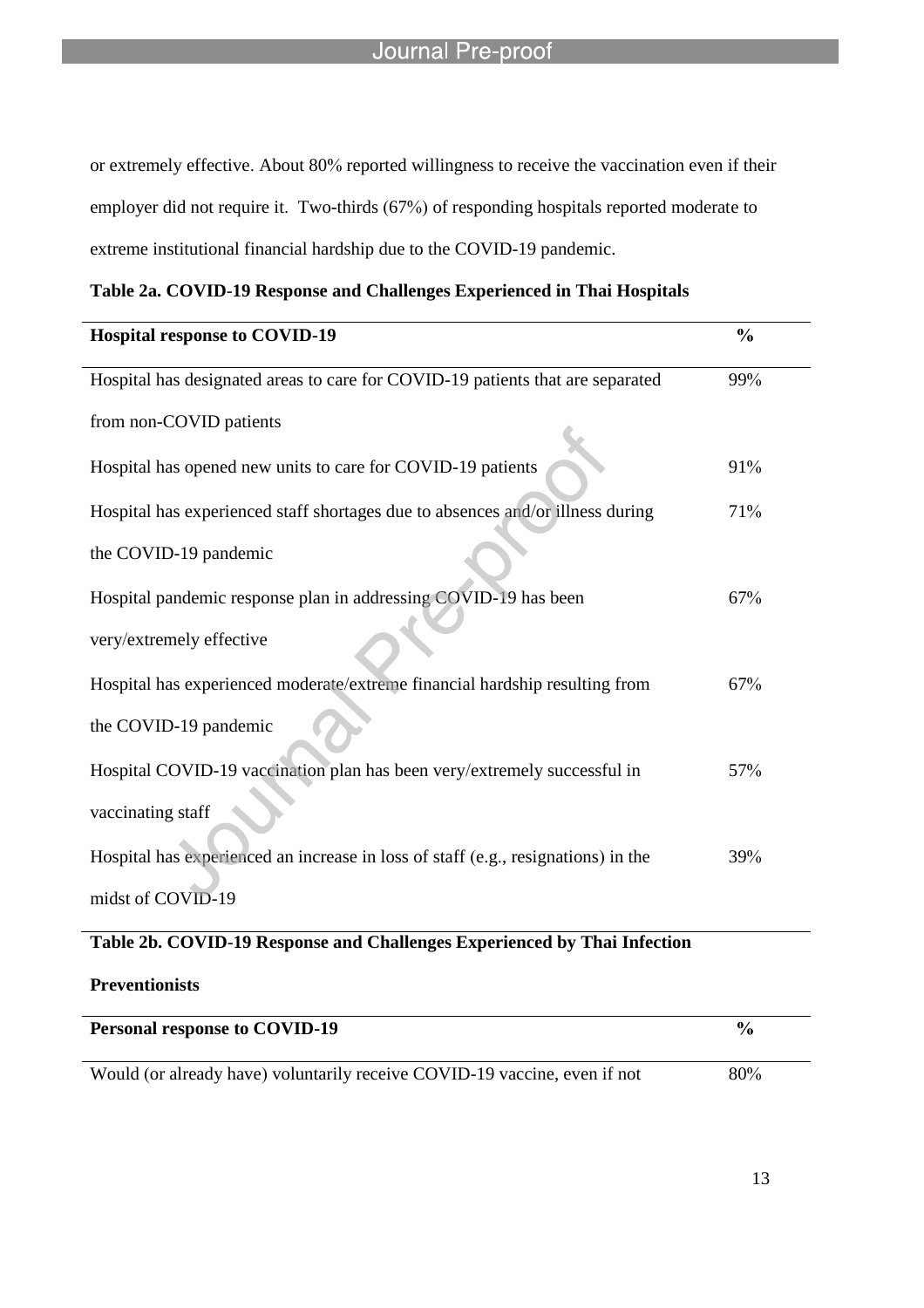l

#### required by employer

| Moderately/very confident that a COVID-19 vaccine is safe and effective         | $50\%$ |
|---------------------------------------------------------------------------------|--------|
| Agree/strongly agree with the statement: "I feel safe carrying out my work role | 46%    |
| during the COVID-19 pandemic."                                                  |        |

# *Lead Infection Preventionist Well-Being*

Approximately one-quarter of infection preventionists reported feeling burned out from work (29%) and becoming more uncaring towards people since taking their job as an infection preventionist (25%). A total of 79% of infection preventionists reported that individual self-care practices such as meditation, yoga, listening to music, exercising, and communing with nature were important. Two-thirds (67%) felt that religious and spiritual beliefs act as a source of comfort and strength during life's ups and downs. Most infection preventionists (77%) felt that spiritual well-being was important for emotional well-being.

#### DISCUSSION

Successful implementation of recommended infection prevention practices relies on numerous factors including organizational structure and support, but ultimately requires hospitals to have the ability to prioritize such practices. The COVID-19 pandemic has placed numerous challenges on hospital systems globally,<sup>15-17</sup> including throughout Thailand. Our current study aimed to follow-up prior surveys conducted among Thai hospitals<sup>5-7</sup> to evaluate infection prevention practices while also determining the impact of the COVID-19 pandemic on infection prevention programs. Our findings highlight the added challenges faced by hospital systems and the need for continued focus on infection prevention among hospitals in Thailand. Infection prevention programs have been promoted and prioritized in Thailand for over a decade. This focus, coupled with positive consequences of heightened and aggressive infection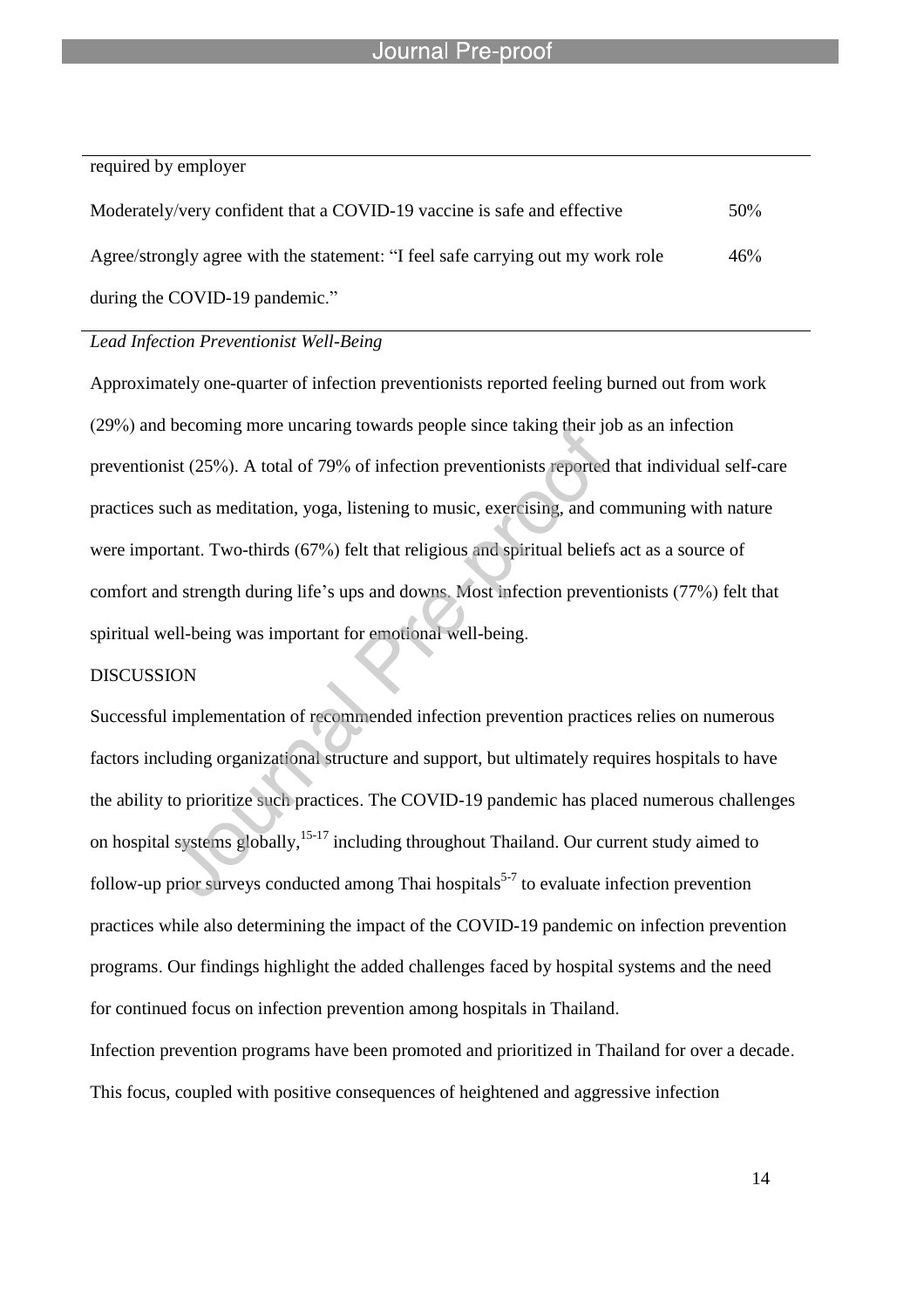l

prevention measures in response to the COVID-19 pandemic,<sup>18</sup> has led to some improvements and sustained use of many of the recommended practices to prevent HAIs such as CAUTI, CLABSI, and VAP. Several practices had high rates of regular use, including use of urinary catheter reminders or stop orders for CAUTI prevention; chlorhexidine gluconate site antisepsis and maximum sterile barrier precautions for CLABSI; and subglottic secretion drainage and digestive tract antibiotic decontamination for VAP. Surveillance of common HAIs appears to also be universally adopted among hospitals, with high rates of surveillance for CAUTI, CLABSI, and VAP. While some improvements in the adoption and use of recommended infection prevention practices have occurred, there are still opportunities to increase the use of several practices that would require continued, if not greater, support from hospital administration for infection prevention programs.

The impact of the pandemic rippled through healthcare systems and placed immense burden on hospitals globally. In Thailand, specifically, most survey respondents noted shortages of PPE and staff. These shortages left a decreased workforce to manage mounting pressures to care for sick patients while less than half of respondents felt safe carrying out their roles. Additionally, our findings align with a recent survey of Thai physicians, nurses, and pharmacists<sup>19</sup> suggesting that, while voluntary COVID vaccination was moderate to high, respondents expressed concerns over both effectiveness and safety. Thus, it's not surprising that our survey results demonstrate feelings of burnout or apathy. Furthermore, it should be noted that less than a third of respondents reported good or excellent support from hospital leadership for infection prevention. These findings highlight the impact of large-scale hospital challenges on staff well-being and how they may affect prioritization of infection prevention programs, reflecting recent findings on the impact of COVID-19 on healthcare worker well-being from hospitals across Asia.<sup>20</sup>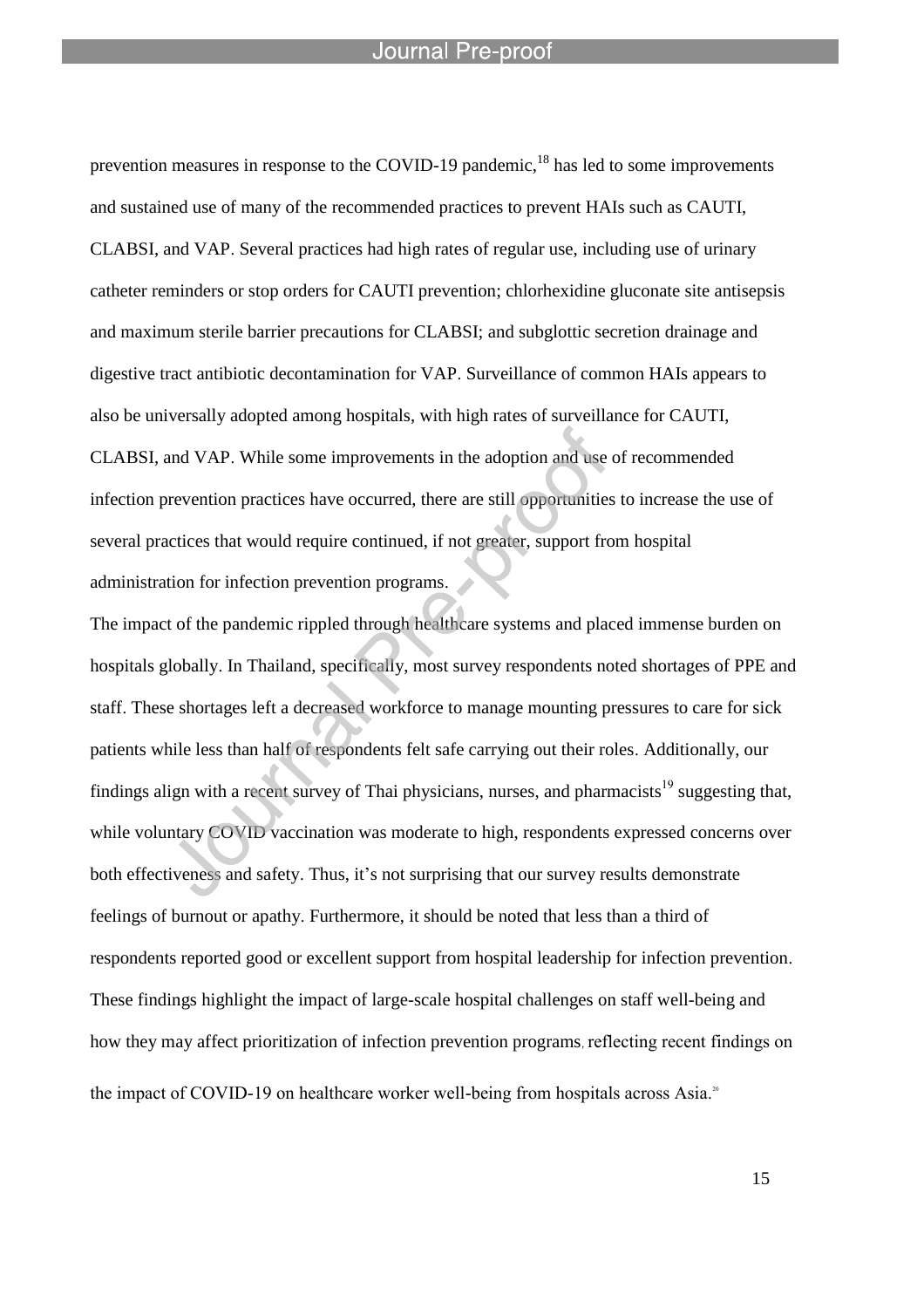l

One might reasonably hypothesize that healthcare worker burnout coupled with the unprecedented demands of the pandemic might adversely impact infection prevention efforts and common HAI rates. A previous study of US hospitals has shown that certain HAIs increased during the pandemic.<sup>21</sup> Conversely, other work in Southeast Asian hospitals has shown that the pandemic has led to enhanced infection prevention efforts and stable HAI rates during the ongoing pandemic.<sup>18</sup> Our findings suggest improvements in some HAI prevention processes in Thai hospitals, despite marked healthcare worker burnout and the impacts of COVID-19. Still, it is possible that the challenges faced by Thai hospitals and healthcare workers during the pandemic may have contributed to the slow improvements in certain infection prevention domains.

Based on our findings, several recommendations can be considered to prioritize infection prevention practices considering healthcare system strains. First, while no system is immune to the effects of a pandemic or other institutional shocks, there ideally should be safeguards in place to preserve infection prevention programs. Second, with respect to regular use of practices to prevent CAUTI, CLABSI, or VAP, hospitals should aim to improve upon practices currently used by less than half of hospitals (e.g., nurse-initiated urinary catheter discontinuation for CAUTI, sedation vacation for VAP). Third, hand hygiene is central to successful infection prevention and there are opportunities to improve hand hygiene compliance in Thai hospitals. Although the pandemic has likely heightened the awareness and practice of regular hand hygiene, increased vigilance must remain for hand hygiene throughout the pandemic and beyond. Finally, implementing national policies on HAI prevention in That hospitals may help increase the adoption and use of specific HAI prevention practices. Thailand is in the process of moving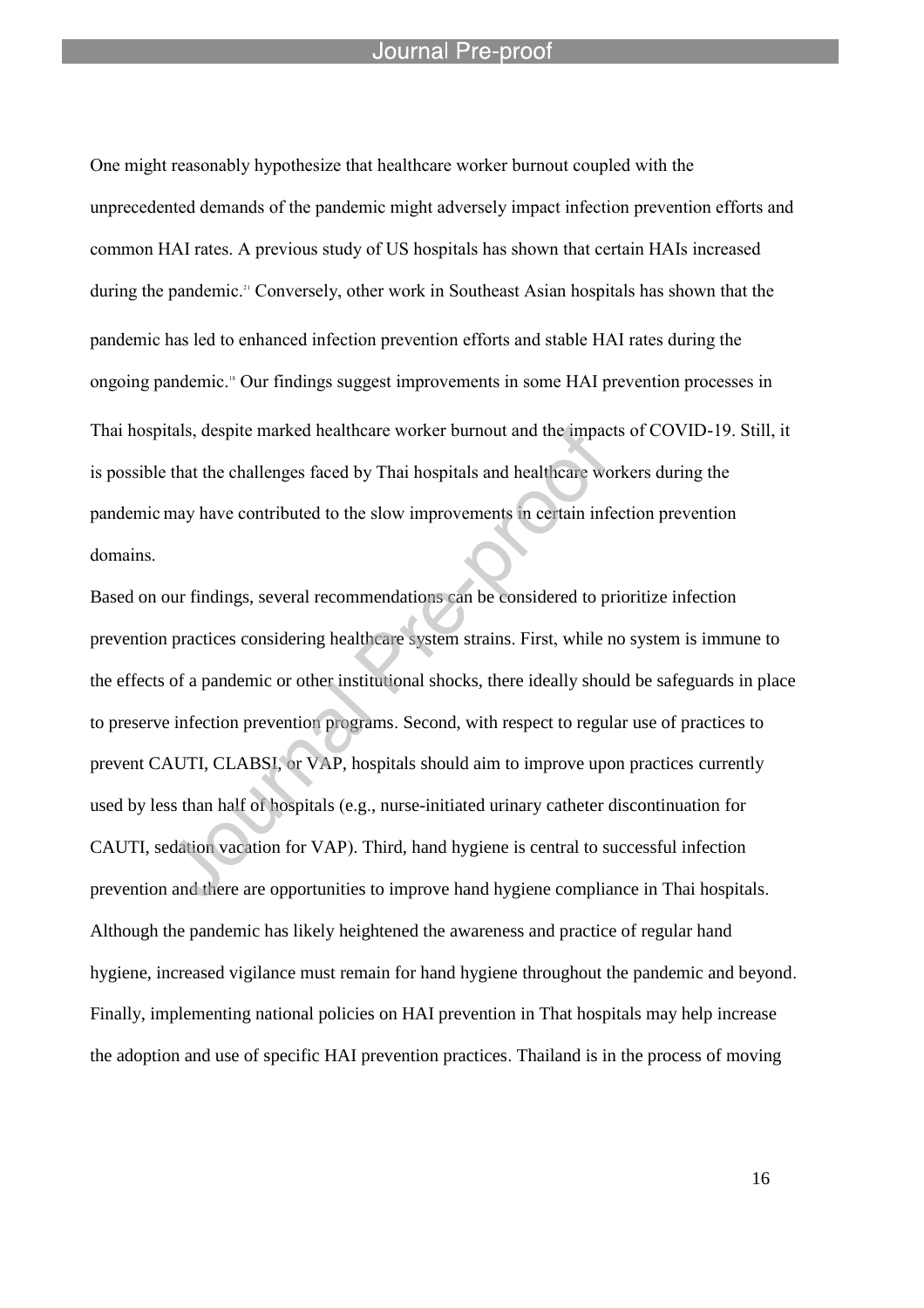towards HAI reporting in the next couple of years, which may also heighten awareness around HAI prevention.

l

Hospitals need to address staffing shortages and feelings of burnout to ensure that a healthy, functioning workforce can successfully carry out infection prevention practices. Several studies have highlighted the importance of identifying solutions to burnout through meaningful practices at both the personal and organizational levels.<sup>22, 23</sup> Prior studies have shown the benefits of selfcare practices (such as mindfulness, yoga, and spirituality) on reducing healthcare worker burnout, stress, and anxiety.<sup>24-30</sup> Our survey indicated that most infection preventionists find importance in both individual self-care practices and spirituality for promoting well-being. As such, organizational level changes which accommodate opportunities for healthcare workers to engage in self-care practices (even if briefly) throughout the course of work shifts may help to promote well-being, reduce burnout, and improve patient safety. One example would be using hand hygiene – which should occur many times a day for busy clinicians – as a moment of mindful practice.<sup>31</sup> A pilot study using this approach reported positive findings.<sup>32</sup> Hospitals should embrace an institutional culture of continual improvement to ensure that initiatives such as infection prevention programs do not suffer or deteriorate in the face of widespread hospital challenges.

Our study has several limitations. First, our investigation was limited to hospitals within Thailand and our findings may not be generalizable to other countries in the Southeast Asia region. Still, our findings highlight how COVID-19 has impacted HAI prevention and healthcare worker well-being in Thai hospitals, aligning with impacts in other Asian countries.<sup>20</sup> Second, our small sample size of 100 hospitals limited our ability to investigate associations between hospital characteristics and the use of various infection prevention practices. Additionally, the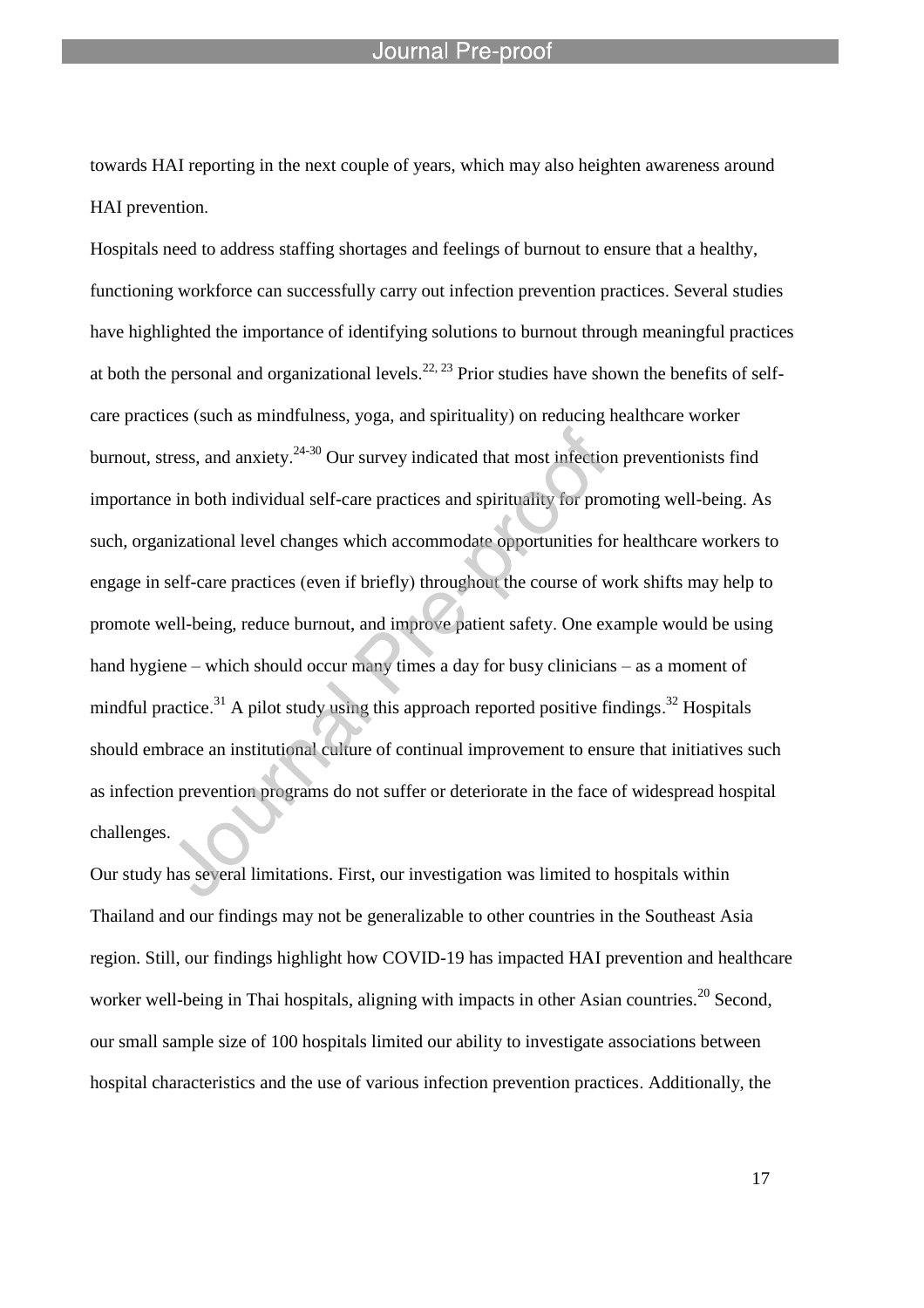l

100% response rate may indicate that these hospitals systematically differ from the hospitals we did not include in our convenience sample. Responding infection preventionists were from numerous hospitals, of various types (i.e., general, regional, military, university, and private), and from all parts of Thailand. Finally, although all 100 hospitals that participated in the 2021 survey also participated in 2014, we do not have the ability to link responses to observe longitudinal changes across specific hospitals. As such, the cross-sectional changes reported between 2014 and 2021 may simply reflect prevention practice patterns at different subsets of hospitals. However, as highlighted in the results above, some of the improvements in prevention practice use are substantial. These improvements likely reflect gradual changes over time prior to the pandemic, but it is possible that heightened vigilance stemming from COVID-19 has contributed to improvements in infection prevention.

In conclusion, we report our findings from a recent survey to assess infection prevention practices among hospitals in Thailand and evaluate the impact of the COVID-19 pandemic on such practices. We highlight that many hospitals faced staffing shortages and burnout or apathy as a result. Most importantly, while hospitals commonly practice certain infection prevention practices against HAIs at high rates – and these have improved slightly since our last national survey in  $2014<sup>7</sup>$  – there are still opportunities for improvement across these domains. We have provided reccomendations to address hospital-wide and worker-specific challenges that would result in improved use of infection prevention practices. To our knowledge, this is the first study to evaluate the impact of challenges placed on hospitals in Thailand during the COVID-19 pandemic with respect to infection prevention. Our findings highlight that now more than ever, especially in the face of an ongoing global pandemic, leadership in Thai hospitals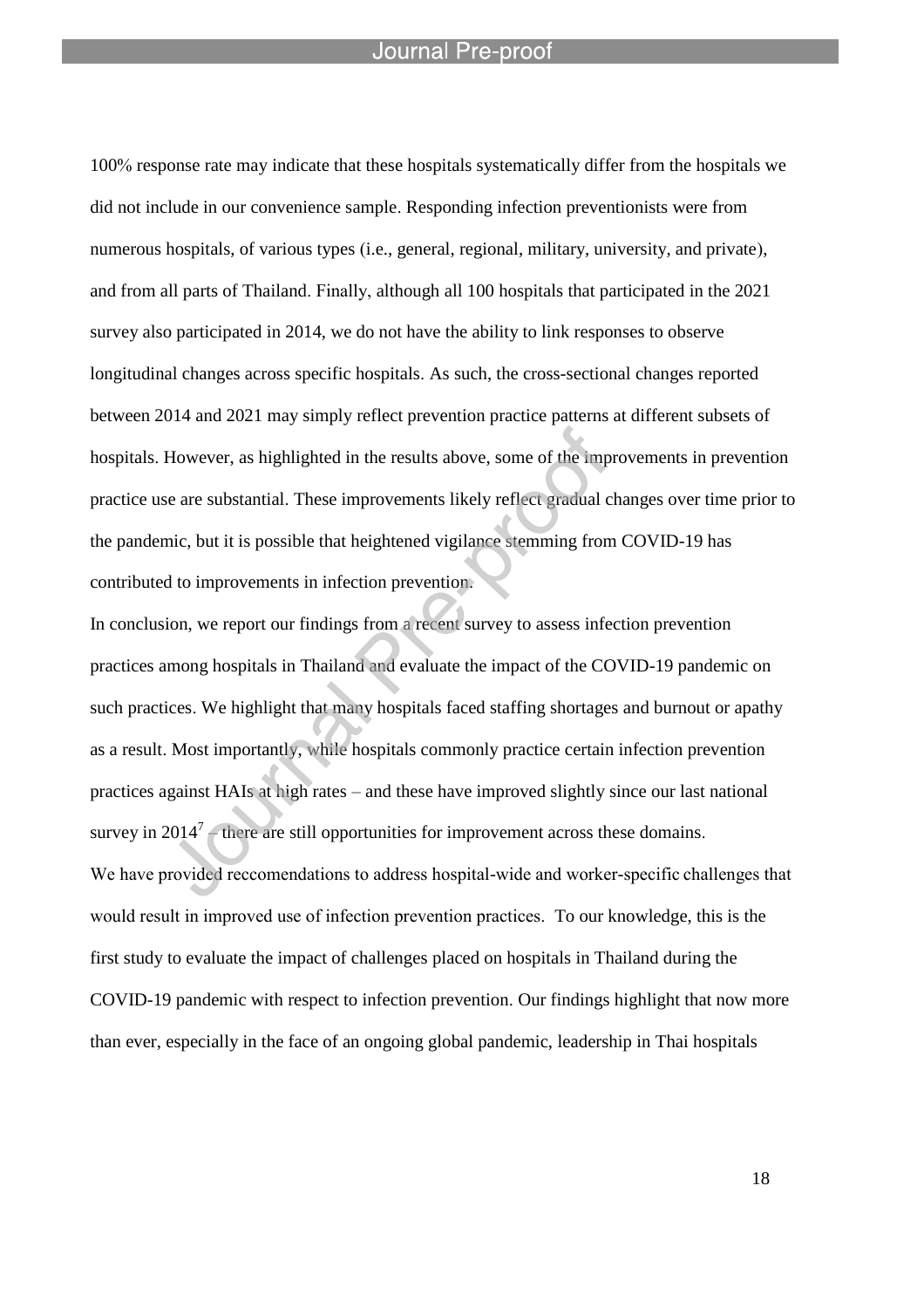l

should prioritize and support improving and maintaining both infection prevention practices and healthcare worker well-being.

Journal Piezzooi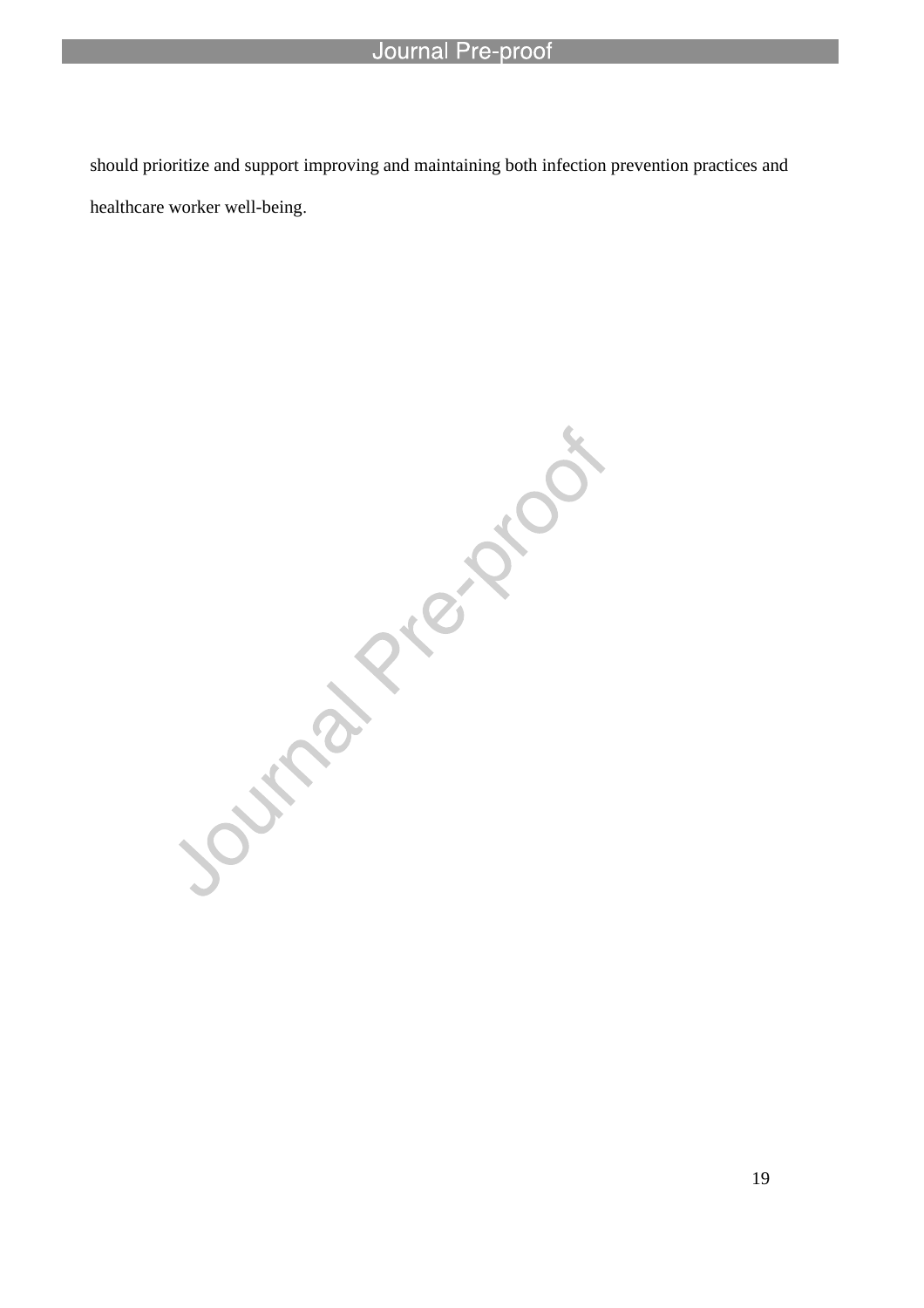**Acknowledgements**. We thank the infection preventionists and hospital epidemiologists of participating hospitals, information technology staff, and others who assisted with the online data collection.

**Financial support**. None reported.

**Conflict of interest**. The authors report no conflicts of interest in relation to this work.

**Ethical approval**. The Institutional Review Board of the corresponding author's institution

approved this study.

**Data availability.** Data available upon reasonable request.

l

**Patient Consent Statement**. This study does not include factors necessitating patient consent.

Survey respondents were anonymous hospital staff working as infection preventionists, hospital epidemiologists, or similar positions.

**Purpley**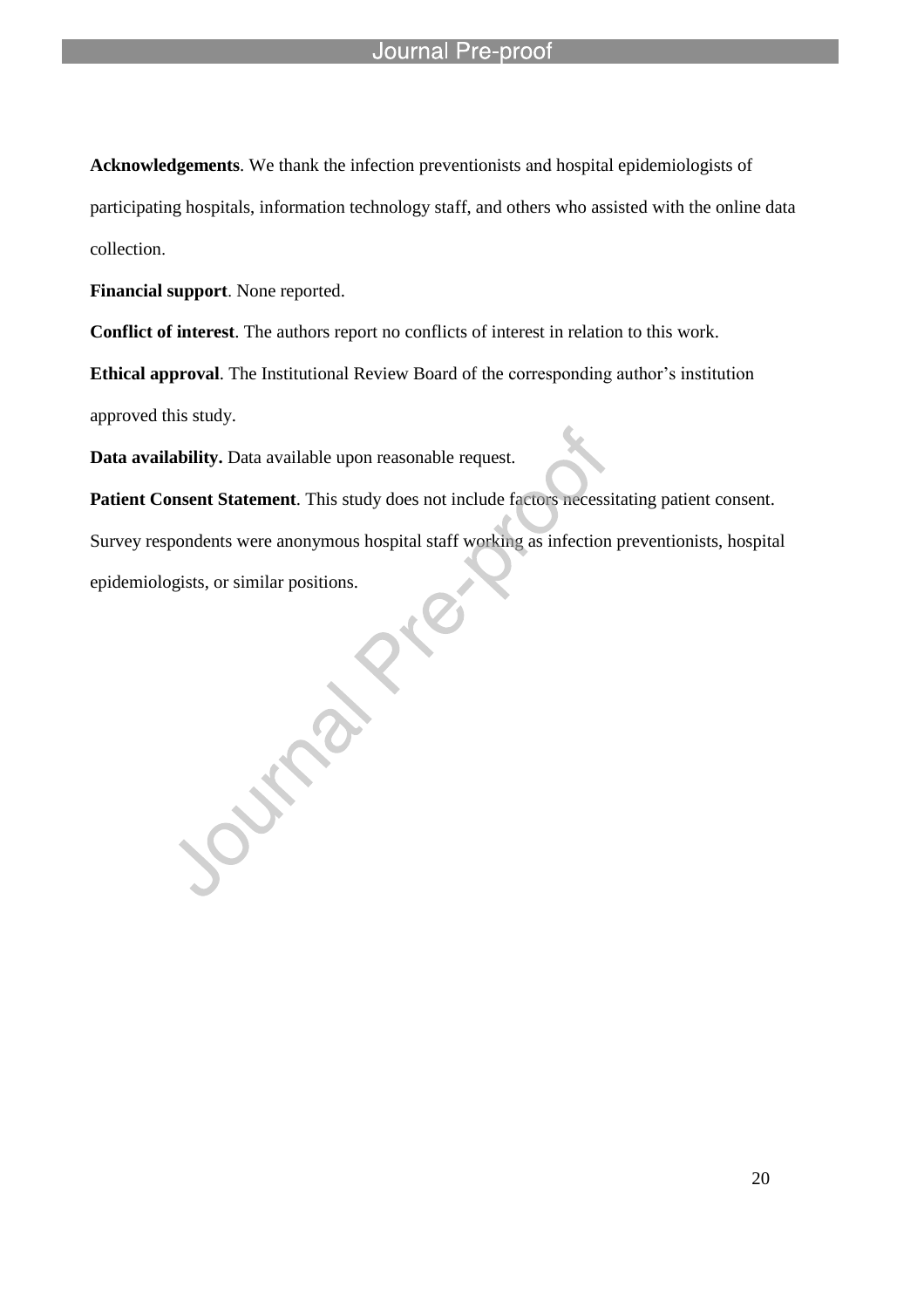#### References

- 1. Saleem Z, Godman B, Hassali MA, Hashmi FK, Azhar F, Rehman IU. Point prevalence surveys of health-care-associated infections: a systematic review. Pathog Glob Health. 2019;113:191-205.
- 2. Ling ML, Apisarnthanarak A, Madriaga G. The Burden of Healthcare-Associated Infections in Southeast Asia: A Systematic Literature Review and Meta-analysis. Clin Infect Dis. 2015;60:1690-9.
- 3. World Health Organization. WHO guidelines on hand hygiene in health care: First global patient safety challenge clean care is safer care. Geneva, Switzerland2009.
- 4. Hardiman MC, World Health Organization Department of Global Capacities Alert Response. World health organization perspective on implementation of International Health Regulations. Emerg Infect Dis. 2012;18:1041-6.
- 5. Apisarnthanarak A, Greene MT, Kennedy EH, Khawcharoenporn T, Krein S, Saint S. National survey of practices to prevent healthcare-associated infections in Thailand: the role of safety culture and collaboratives. Infect Control Hosp Epidemiol. 2012;33:711-7.
- 6. Apisarnthanarak A, Khawcharoenporn T, Greene MT, Kennedy E, Krein S, Saint S. National survey of Thai infection preventions in the era of patient safety. Am J Infect Control. 2013;41:362-4.
- 7. Apisarnthanarak A, Ratz D, Greene MT, Khawcharoenporn T, Weber DJ, Saint S. National survey of practices to prevent health care-associated infections in Thailand: The role of prevention bundles. Am J Infect Control. 2017;45:805-10.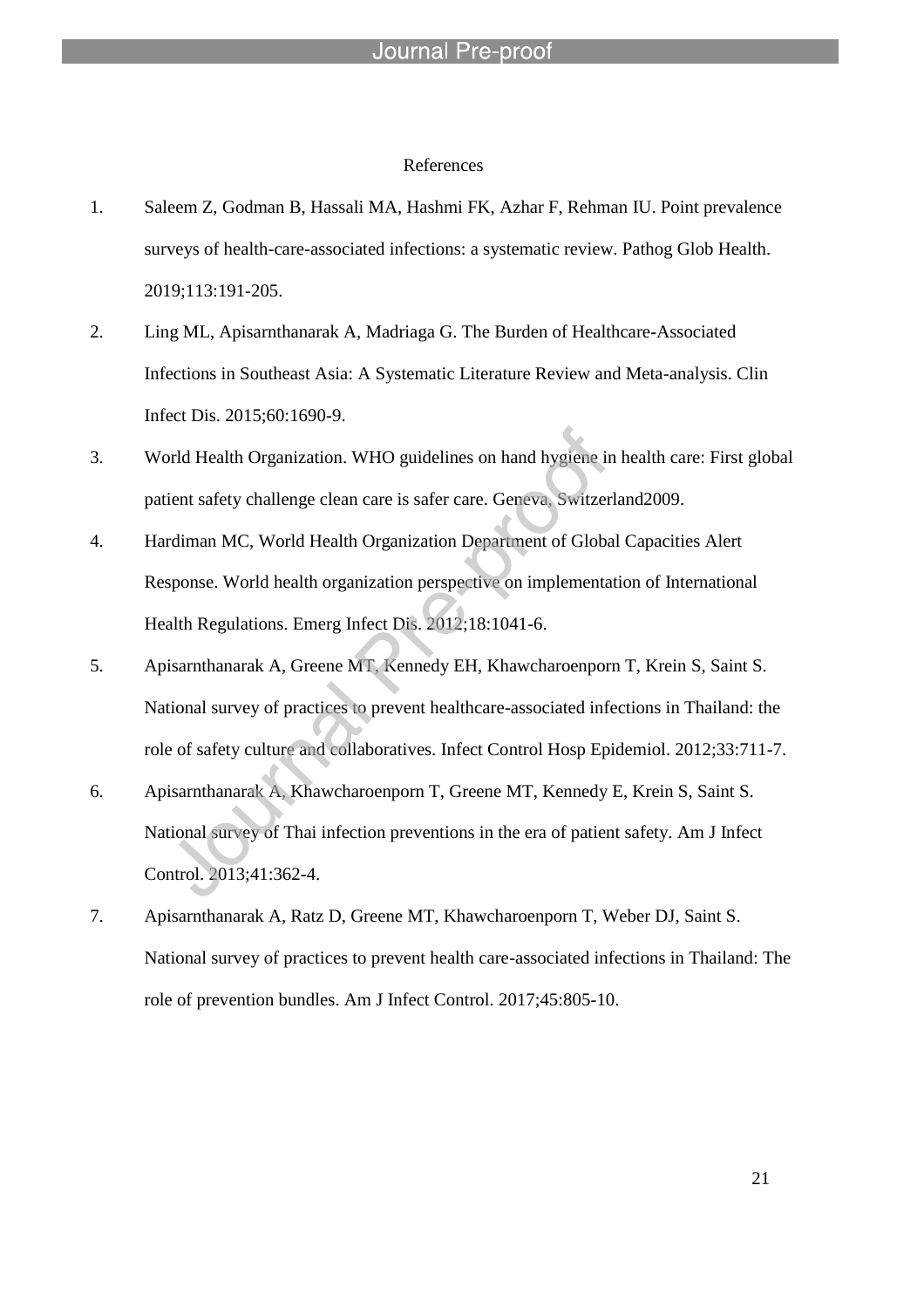8. Apisarnthanarak A, Weber DJ, Ratz D, Saint S, Khawcharoenporn T, Greene MT. National Survey of Environmental Cleaning and Disinfection in Hospitals in Thailand. Infect Control Hosp Epidemiol. 2017;38:1250-3.

- 9. Krein SL, Greene MT, Apisarnthanarak A, Sakamoto F, Tokuda Y, Sakihama T, et al. Infection Prevention Practices in Japan, Thailand, and the United States: Results From National Surveys. Clin Infect Dis. 2017;64:S105-S11.
- 10. Horan TC, Andrus M, Dudeck MA. CDC/NHSN surveillance definition of health care– associated infection and criteria for specific types of infections in the acute care setting. Am J Infect Control. 2008;36:309-32.
- 11. Krein SL, Olmsted RN, Hofer TP, Kowalski C, Forman J, Banaszak-Holl J, et al. Translating infection prevention evidence into practice using quantitative and qualitative research. Am J Infect Control. 2006;34:507-12.
- 12. Krein SL, Hofer TP, Kowalski CP, Olmsted RN, Kauffman CA, Forman JH, et al. Use of central venous catheter-related bloodstream infection prevention practices by US hospitals. Mayo Clin Proc. 2007;82:672-8.
- 13. Krein SL, Kowalski CP, Damschroder L, Forman J, Kaufman SR, Saint S. Preventing ventilator-associated pneumonia in the United States: a multicenter mixed-methods study. Infect Control Hosp Epidemiol. 2008;29:933-40.
- 14. Saint S, Kowalski CP, Kaufman SR, Hofer TP, Kauffman CA, Olmsted RN, et al. Preventing hospital-acquired urinary tract infection in the United States: a national study. Clin Infect Dis. 2008;46:243-50.
- 15. Duffy MB. Now is the time to redefine safety in healthcare. Healthc Manage Forum. 2021;34:307-10.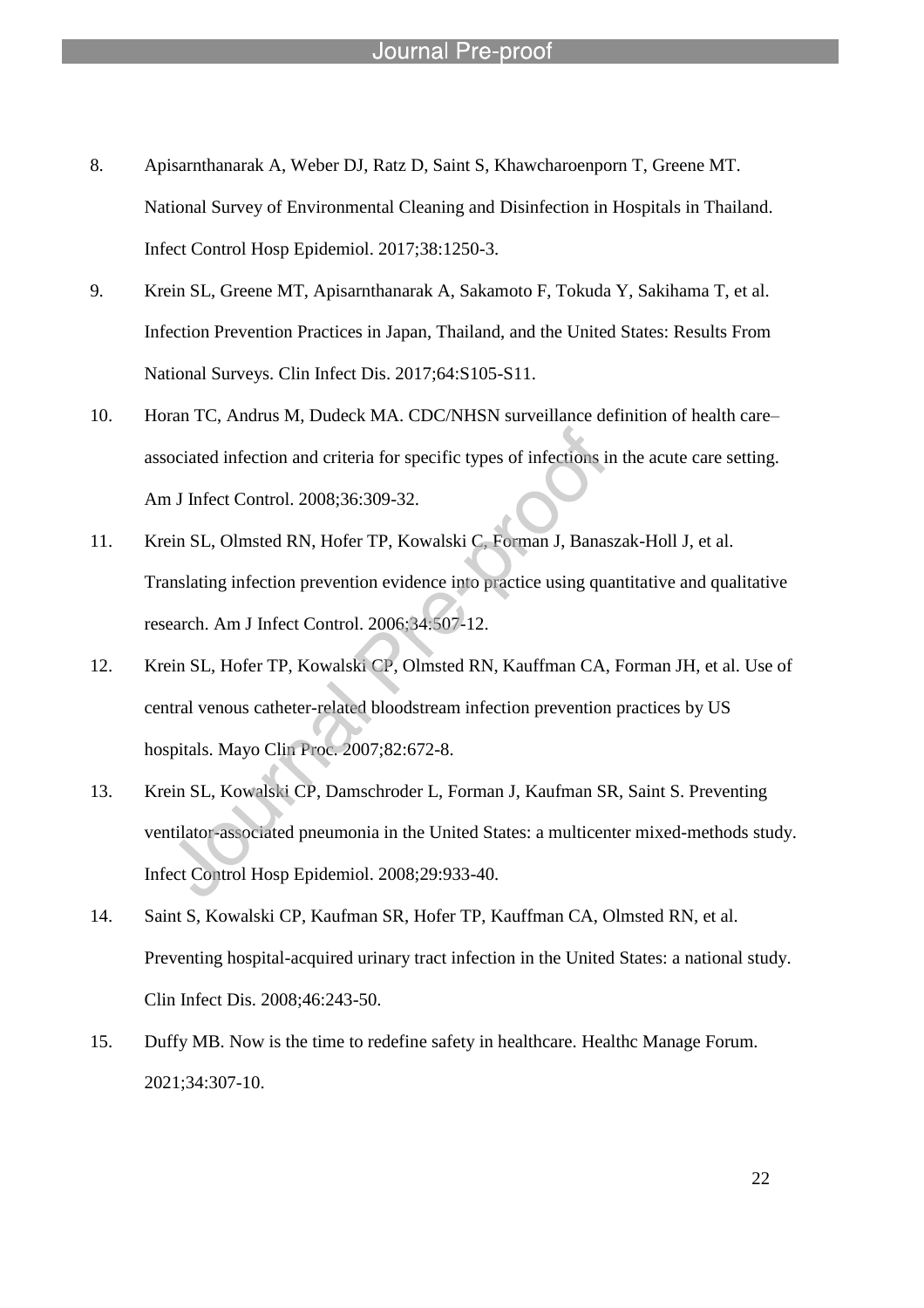- 16. French G, Hulse M, Nguyen D, Sobotka K, Webster K, Corman J, et al. Impact of Hospital Strain on Excess Deaths During the COVID-19 Pandemic - United States, July 2020-July 2021. MMWR Morb Mortal Wkly Rep. 2021;70:1613-6.
- 17. Abbas S, Sultan F. Infection control practices and challenges in Pakistan during the COVID-19 pandemic: a multicentre cross-sectional study. J Infect Prev. 2021;22:205-11.
- 18. Wee LEI, Conceicao EP, Tan JY, Magesparan KD, Amin IBM, Ismail BBS, et al. Unintended consequences of infection prevention and control measures during COVID-19 pandemic. Am J Infect Control. 2021;49:469-77.
- 19. Sathitakorn O, Jantarathaneewat K, Weber DJ, Warren DK, Apisarnthanarak A. Factors associated with intensified infection prevention and vaccination practice among Thai health care personnel: A multicenter survey during COVID-19 pandemic. Am J Infect Control. 2021.
- 20. Thatrimontrichai A, Weber DJ, Apisarnthanarak A. Mental health among healthcare personnel during COVID-19 in Asia: A systematic review. Journal of the Formosan Medical Association. 2021;120:1296-304.
- 21. Fakih MG, Bufalino A, Sturm L, Huang R-H, Ottenbacher A, Saake K, et al. Coronavirus disease 2019 (COVID-19) pandemic, central-line–associated bloodstream infection (CLABSI), and catheter-associated urinary tract infection (CAUTI): The urgent need to refocus on hardwiring prevention efforts. Infect Control Hosp Epidemiol. 2021;43:26-31.
- 22. Nochaiwong S, Ruengorn C, Awiphan R, Ruanta Y, Boonchieng W, Nanta S, et al. Mental health circumstances among health care workers and general public under the pandemic situation of COVID-19 (HOME-COVID-19). Medicine. 2020;99:e20751.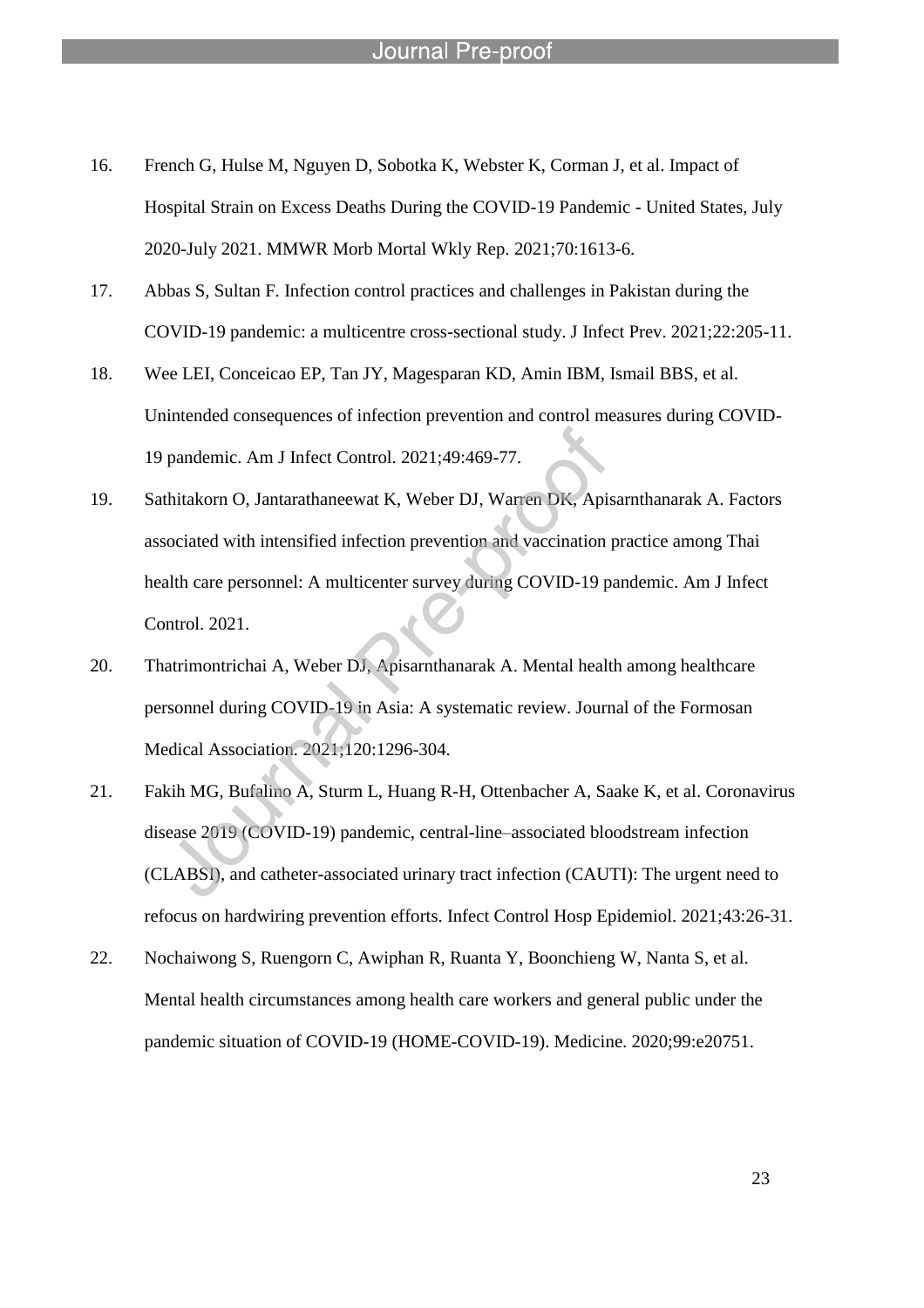23. Leo CG, Sabina S, Tumolo MR, Bodini A, Ponzini G, Sabato E, et al. Burnout Among Healthcare Workers in the COVID 19 Era: A Review of the Existing Literature. Front Public Health. 2021;9:750529.

- 24. Gilmartin H, Goyal A, Hamati MC, Mann J, Saint S, Chopra V. Brief Mindfulness Practices for Healthcare Providers - A Systematic Literature Review. Am J Med. 2017;130:1219 e1- e17.
- 25. Botha E, Gwin T, Purpora C. The effectiveness of mindfulness based programs in reducing stress experienced by nurses in adult hospital settings: a systematic review of quantitative evidence protocol. JBI Database System Rev Implement Rep. 2015;13:21-9.
- 26. West CP, Dyrbye LN, Erwin PJ, Shanafelt TD. Interventions to prevent and reduce physician burnout: a systematic review and meta-analysis. Lancet. 2016;388:2272-81.
- 27. Melnyk BM, Kelly SA, Stephens J, Dhakal K, McGovern C, Tucker S, et al. Interventions to Improve Mental Health, Well-Being, Physical Health, and Lifestyle Behaviors in Physicians and Nurses: A Systematic Review. Am J Health Promot. 2020;34:929-41.
- 28. Ciezar-Andersen SD, Hayden KA, King-Shier KM. A systematic review of yoga interventions for helping health professionals and students. Complement Ther Med. 2021;58:102704.
- 29. La Torre G, Raffone A, Peruzzo M, Calabrese L, Cocchiara RA, D'Egidio V, et al. Yoga and Mindfulness as a Tool for Influencing Affectivity, Anxiety, Mental Health, and Stress among Healthcare Workers: Results of a Single-Arm Clinical Trial. J Clin Med. 2020;9.